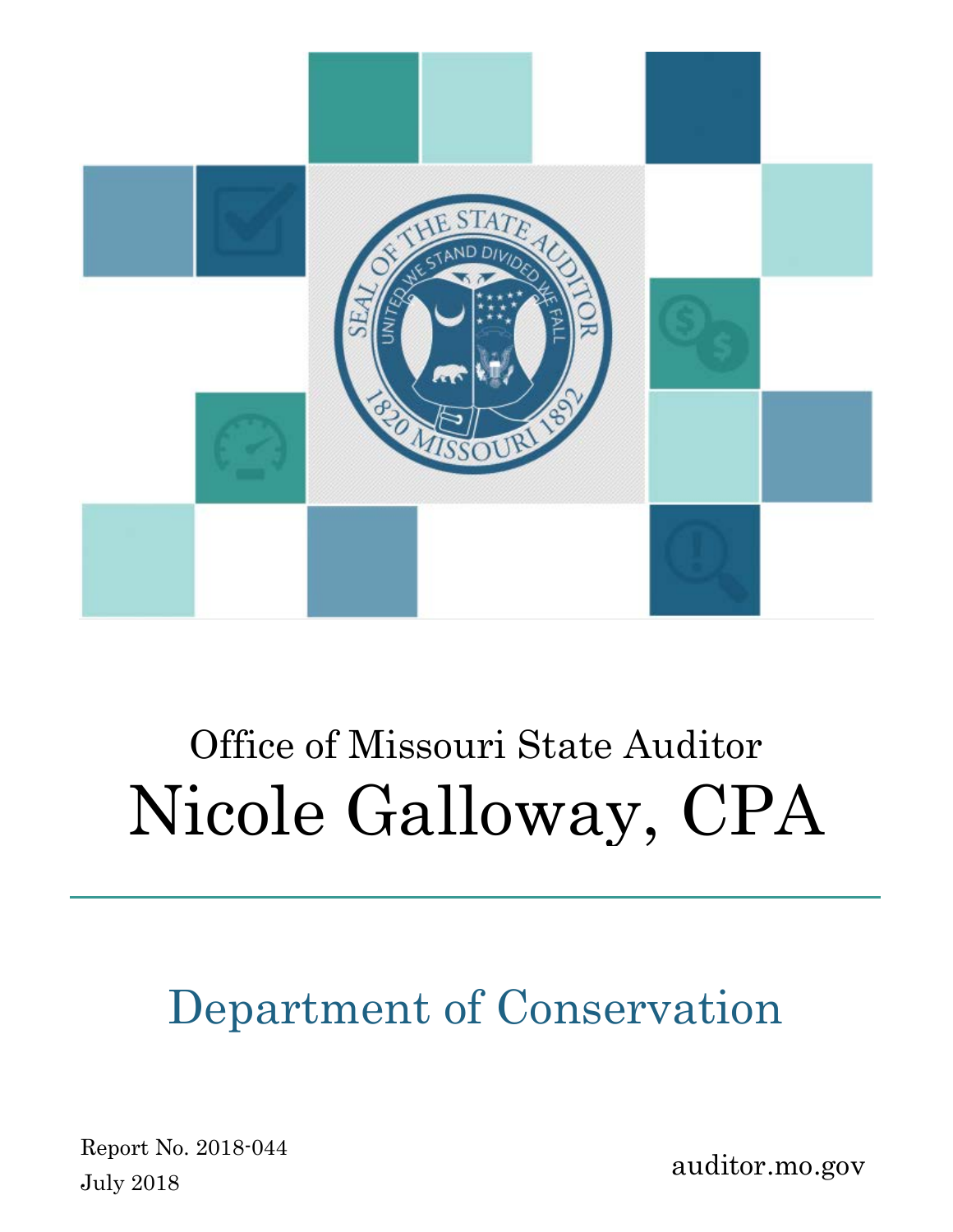

#### **Findings in the audit of the Department of Conservation**

| <b>Director Compensation</b>          | The Missouri Department of Conservation's (MDC) practice of providing<br>compensatory time to the MDC director provides the director unnecessary<br>additional benefits; and this practice, along with the terms and administration<br>of a separation and release agreement, provided the former Director<br>significant additional benefits after his termination. In total, the MDC<br>provided over \$120,000 in additional benefits to the former Director after his<br>termination. |
|---------------------------------------|-------------------------------------------------------------------------------------------------------------------------------------------------------------------------------------------------------------------------------------------------------------------------------------------------------------------------------------------------------------------------------------------------------------------------------------------------------------------------------------------|
| <b>Compensatory Time Policies</b>     | The MDC has not established limits on employee accruals for one type of<br>compensatory time, resulting in an accumulated balance of approximately<br>\$2.4 million as of June 30, 2017. The MDC grants compensatory time to top<br>level supervisory and managerial staff, such as deputy directors and division<br>chiefs. These practices are inconsistent with policies of other state agencies,<br>and appear unnecessary and/or costly.                                             |
| <b>Commission Flights</b>             | As noted in previous audits, the MDC's practice of transporting<br>commissioners and employees for commission-related business via airplane<br>results in questionable and excessive expenses to taxpayers.                                                                                                                                                                                                                                                                               |
| <b>Reemployed Retirees</b>            | As noted in a previous audit, the MDC does not have adequate procedures to<br>ensure retirees reemployed part-time are being properly classified. As a result,<br>some reemployed retirees may have been incorrectly classified as working in<br>non-benefit eligible positions, and therefore, erroneously received their<br>retirement payments while reemployed.                                                                                                                       |
| <b>Travel Meals</b>                   | Despite recommendations in our prior audit and an MDC internal audit, the<br>MDC has not established limits for employee meal purchases while traveling<br>as required by state travel regulations and executive order, and some meal<br>costs exceeded the Office of Administration established per diem rates.                                                                                                                                                                          |
| <b>Real Estate Appraisal Services</b> | MDC procedures do not provide for adequate verification or assurance<br>amounts billed to the MDC for real estate appraisal services comply with<br>statewide contract pricing.                                                                                                                                                                                                                                                                                                           |

In the areas audited, the overall performance of this entity was **Fair**.\*

**\***The rating(s) cover only audited areas and do not reflect an opinion on the overall operation of the entity. Within that context, the rating scale indicates the following:

- **Excellent:** The audit results indicate this entity is very well managed. The report contains no findings. In addition, if applicable, prior recommendations have been implemented.
- **Good:** The audit results indicate this entity is well managed. The report contains few findings, and the entity has indicated most or all recommendations have already been, or will be, implemented. In addition, if applicable, many of the prior recommendations have been implemented.
- Fair: The audit results indicate this entity needs to improve operations in several areas. The report contains several findings, or one or more findings that require management's immediate attention, and/or the entity has indicated several recommendations will not be implemented. In addition, if applicable, several prior recommendations have not been implemented.
- **Poor:** The audit results indicate this entity needs to significantly improve operations. The report contains numerous findings that require management's immediate attention, and/or the entity has indicated most recommendations will not be implemented. In addition, if applicable, most prior recommendations have not been implemented.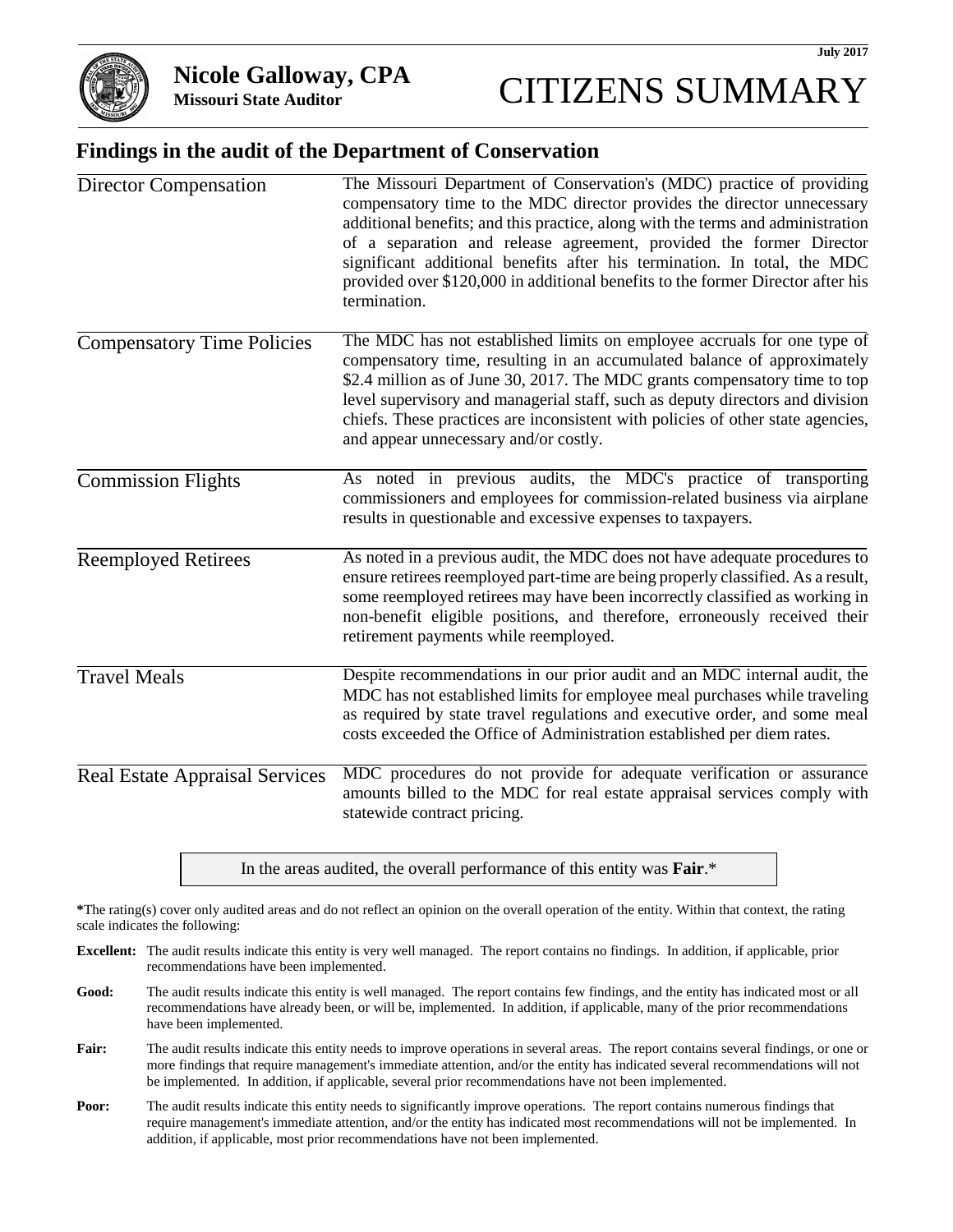## Department of Conservation Table of Contents

| <b>State Auditor's Report</b>                                      |             |                                                                                                                             | $\overline{2}$ |
|--------------------------------------------------------------------|-------------|-----------------------------------------------------------------------------------------------------------------------------|----------------|
| <b>Management Advisory</b><br>Report - State Auditor's<br>Findings | 3.<br>5.    |                                                                                                                             |                |
| <b>Organization and Statistical</b><br>Information                 |             | Appendixes                                                                                                                  | 22             |
|                                                                    | A           | Conservation Commission Fund - Comparative Statement of<br>Receipts, Disbursements, and Changes in Cash and<br>Investments, |                |
|                                                                    | B           | Comparative Statement of Appropriations and Expenditures,                                                                   |                |
|                                                                    | $\mathbf C$ | Comparative Statement of Expenditures (From Appropriations),                                                                | .27            |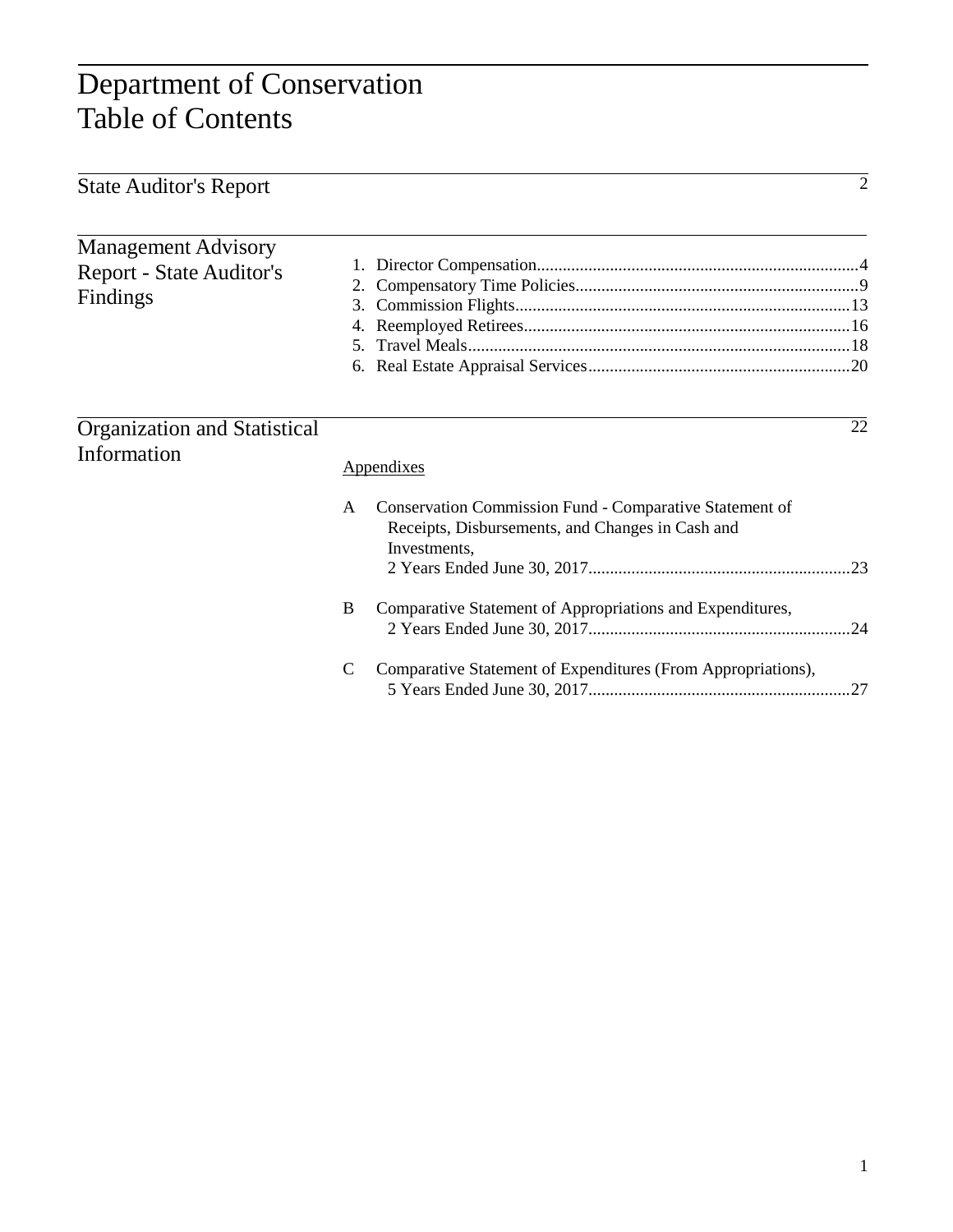

## **NICOLE GALLOWAY, CPA Missouri State Auditor**

Honorable Michael L. Parson, Governor and Conservation Commission and Sara Parker Pauley, Director Department of Conservation Jefferson City, Missouri

We have audited certain operations of the Department of Conservation in fulfillment of our duties under Chapter 29, RSMo. The scope of our audit included, but was not necessarily limited to, the years ended June 30, 2017 and 2016. The objectives of our audit were to:

- 1. Evaluate the department's internal controls over significant management and financial functions.
- 2. Evaluate the department's compliance with certain legal provisions.
- 3. Evaluate the economy and efficiency of certain management practices and procedures, including certain financial transactions.

Our methodology included reviewing minutes of meetings, written policies and procedures, financial records, and other pertinent documents; interviewing various personnel of the department, as well as certain external parties; and testing selected transactions. We obtained an understanding of internal controls that are significant within the context of the audit objectives and assessed whether such controls have been properly designed and placed in operation. We tested certain of those controls to obtain evidence regarding the effectiveness of their design and operation. We also obtained an understanding of legal provisions that are significant within the context of the audit objectives, and we assessed the risk that illegal acts, including fraud, and violations of applicable contract, grant agreement, or other legal provisions could occur. Based on that risk assessment, we designed and performed procedures to provide reasonable assurance of detecting instances of noncompliance significant to those provisions.

We conducted our audit in accordance with the standards applicable to performance audits contained in *Government Auditing Standards*, issued by the Comptroller General of the United States. Those standards require that we plan and perform our audit to obtain sufficient, appropriate evidence to provide a reasonable basis for our findings and conclusions based on our audit objectives. We believe that the evidence obtained provides such a basis.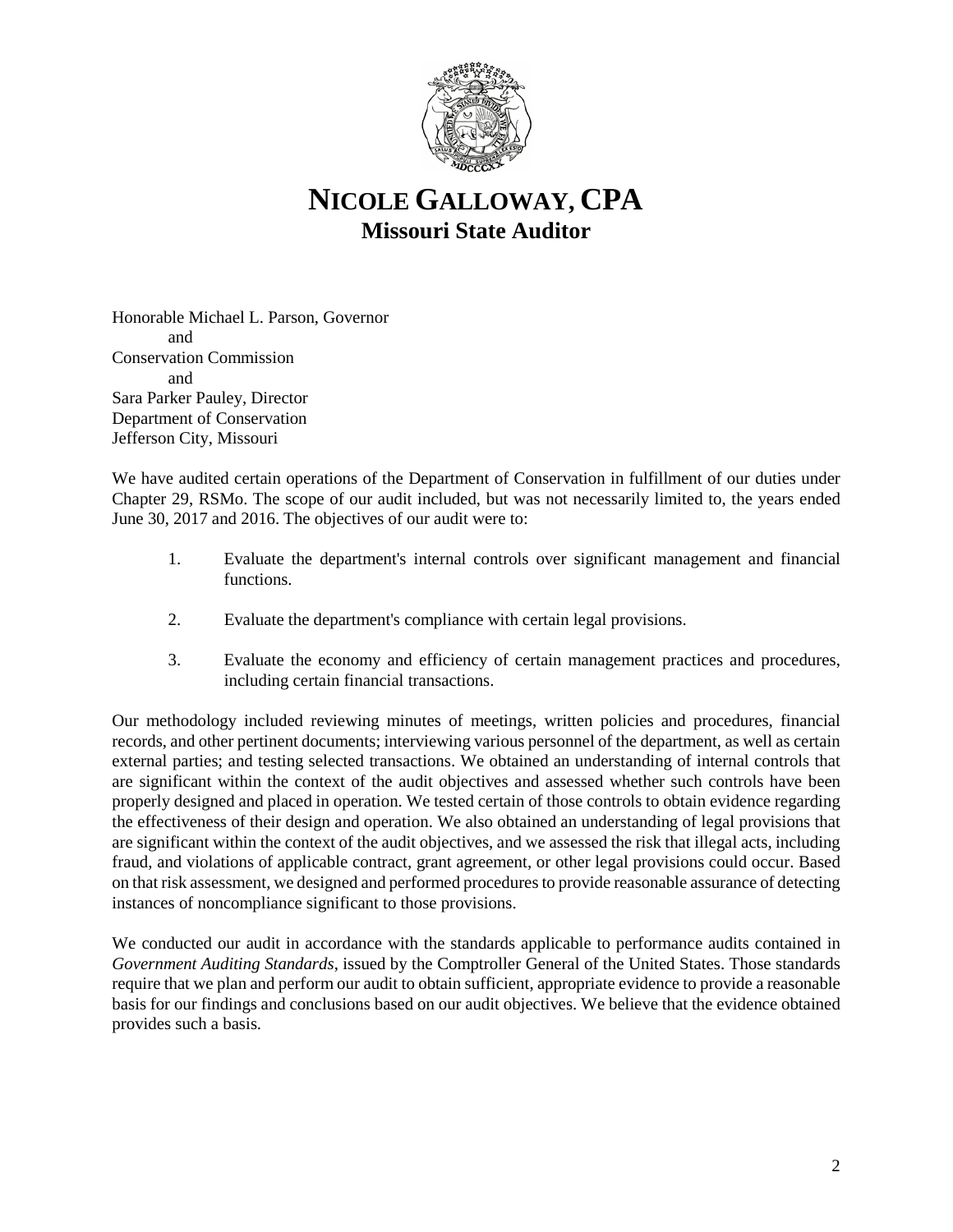The accompanying Organization and Statistical Information is presented for informational purposes. This information was obtained from the department's management and was not subjected to the procedures applied in our audit of the department.

For the areas audited, we identified (1) deficiencies in internal controls, (2) noncompliance with legal provisions, and (3) the need for improvement in management practices and procedures. The accompanying Management Advisory Report presents our findings arising from our audit of the Department of Conservation.

Mode L. Calley

Nicole R. Galloway, CPA State Auditor

The following auditors participated in the preparation of this report:

Director of Audits: Kim Spraggs, CPA

Audit Manager: Travis Owens, MBA, CPA, CFE, CGAP In-Charge Auditor: Samantha Sieg Brian Hamman, M.Acct., CPA Audit Staff: Nicole Cash, MBA Scott Davis, CPA Sacha Tejan Emily Warren, CPA

3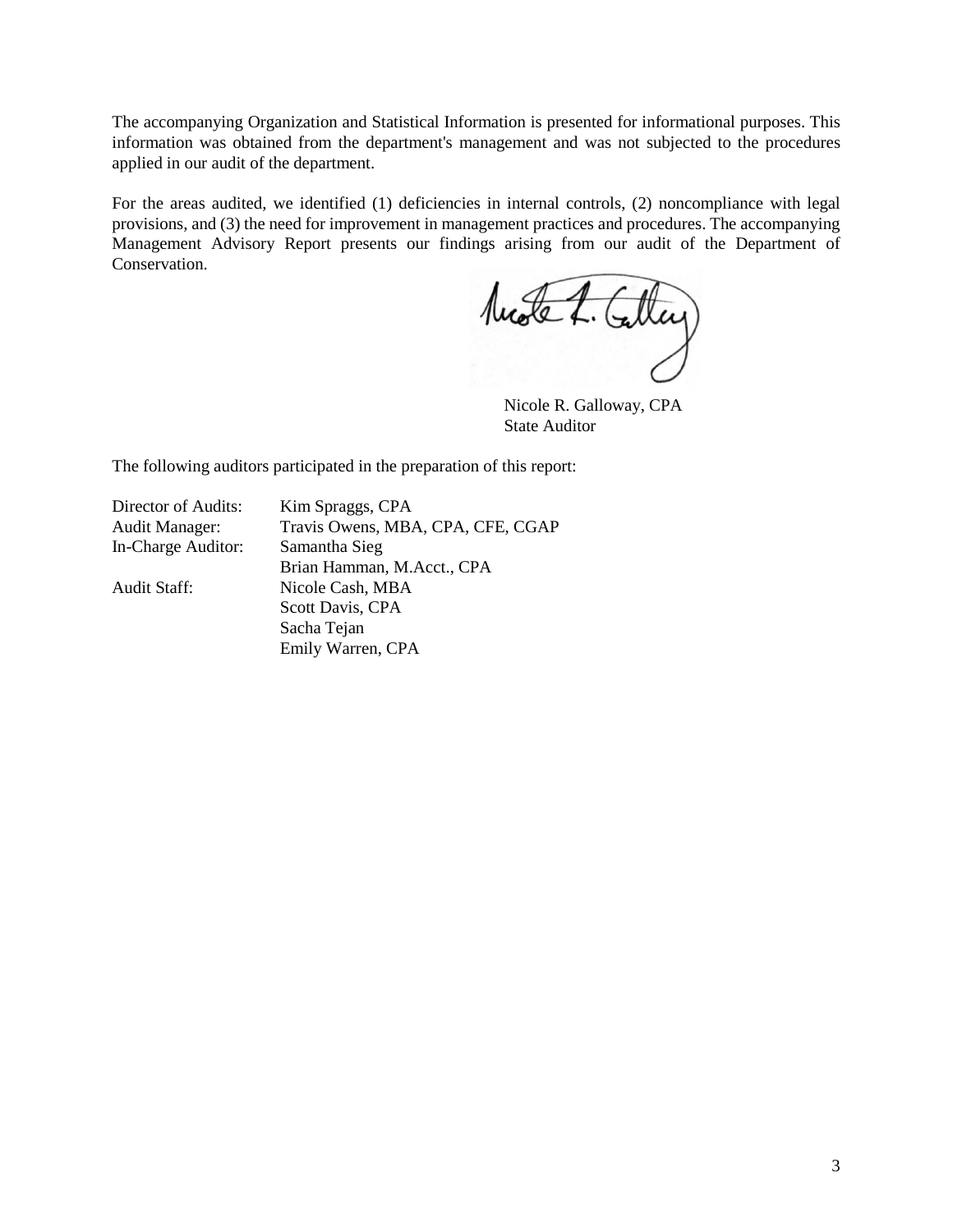## $\mathbf{D}$  anott Management Advisory Report Department of Conservation State Auditor's Findings

| 1. Director<br><b>Compensation</b> | The Missouri Department of Conservation's (MDC) practice of providing<br>compensatory time to the MDC director provides the director unnecessary<br>additional benefits; and this practice, along with the terms and administration<br>of a separation and release agreement, provided the former Director<br>significant additional benefits after his termination. In total, the MDC<br>provided over \$120,000 in additional benefits to the former Director after his<br>termination.                                                                                                                                                                                                                                                                                                                                                                                                                                                                                                                                                                                                                                                                                                                                                                                                                                                                                                                                                                                                           |
|------------------------------------|-----------------------------------------------------------------------------------------------------------------------------------------------------------------------------------------------------------------------------------------------------------------------------------------------------------------------------------------------------------------------------------------------------------------------------------------------------------------------------------------------------------------------------------------------------------------------------------------------------------------------------------------------------------------------------------------------------------------------------------------------------------------------------------------------------------------------------------------------------------------------------------------------------------------------------------------------------------------------------------------------------------------------------------------------------------------------------------------------------------------------------------------------------------------------------------------------------------------------------------------------------------------------------------------------------------------------------------------------------------------------------------------------------------------------------------------------------------------------------------------------------|
|                                    | The MDC's separation and release agreement (the agreement) with former<br>Director Robert Ziehmer had significant weaknesses. The agreement (1) was<br>not supported by documented justification of need or purpose, (2) included<br>excessive compensation that was not a prudent use of MDC resources or in<br>the best interest of Missouri taxpayers, (3) lacked clear and definite terms and<br>conditions, and (4) deviated from MDC policy and standard practices for state<br>employee terminations. The former Director's termination was effective July<br>15, 2016. While not explicitly stated in the agreement, the former Director<br>remained on the payroll and continued to receive salary payments and<br>benefits for approximately 10 months after termination at his final director<br>annual salary of about $$140,000$ . <sup>1</sup> After termination, the former Director<br>received the following benefits in addition to the value of his maximum<br>payable annual leave balance of approximately \$22,600: (1) approximately<br>\$76,000 for compensatory time earned during his 20 years of employment,<br>(2) over \$19,300 for various other benefits earned after termination, including<br>annual leave, holiday pay, and paid health insurance premiums, (3)<br>approximately \$5,600 for annual leave in excess of the maximum allowed<br>payout, and (4) additional credited service for future retirement benefits<br>(MDC cost of approximately \$19,800). |
|                                    | The agreement stated, "To ensure an amicable parting, the Parties wish to<br>compromise, resolve and settle, finally and forever, any claims and causes of<br>action that were or could have been asserted by the Employee against<br>MDC" The agreement, which overrides MDC policy, stated the former<br>Director would (1) resign and could no longer act on the MDC's behalf as of<br>July 15, 2016, (2) remain on the MDC's payroll solely for the purpose of using<br>his accrued annual leave and compensatory time balances, (3) be removed<br>from the payroll upon exhausting his accrued leave balances, and (4) remain<br>eligible to participate in the MDC's employee benefit plan until removed from<br>the MDC's payroll. The agreement specified he would be paid his full<br>compensatory time balance as of June 1, 2016. At the time of his termination,<br>the former Director's compensatory time balance was 1,129 hours (valued at<br>about \$76,000 based on his equivalent hourly rate of pay) and his annual leave                                                                                                                                                                                                                                                                                                                                                                                                                                                       |

<span id="page-5-0"></span><sup>&</sup>lt;sup>1</sup> Equivalent to \$67.31 hourly (annual salary of \$140,000 divided by 2,080 hours).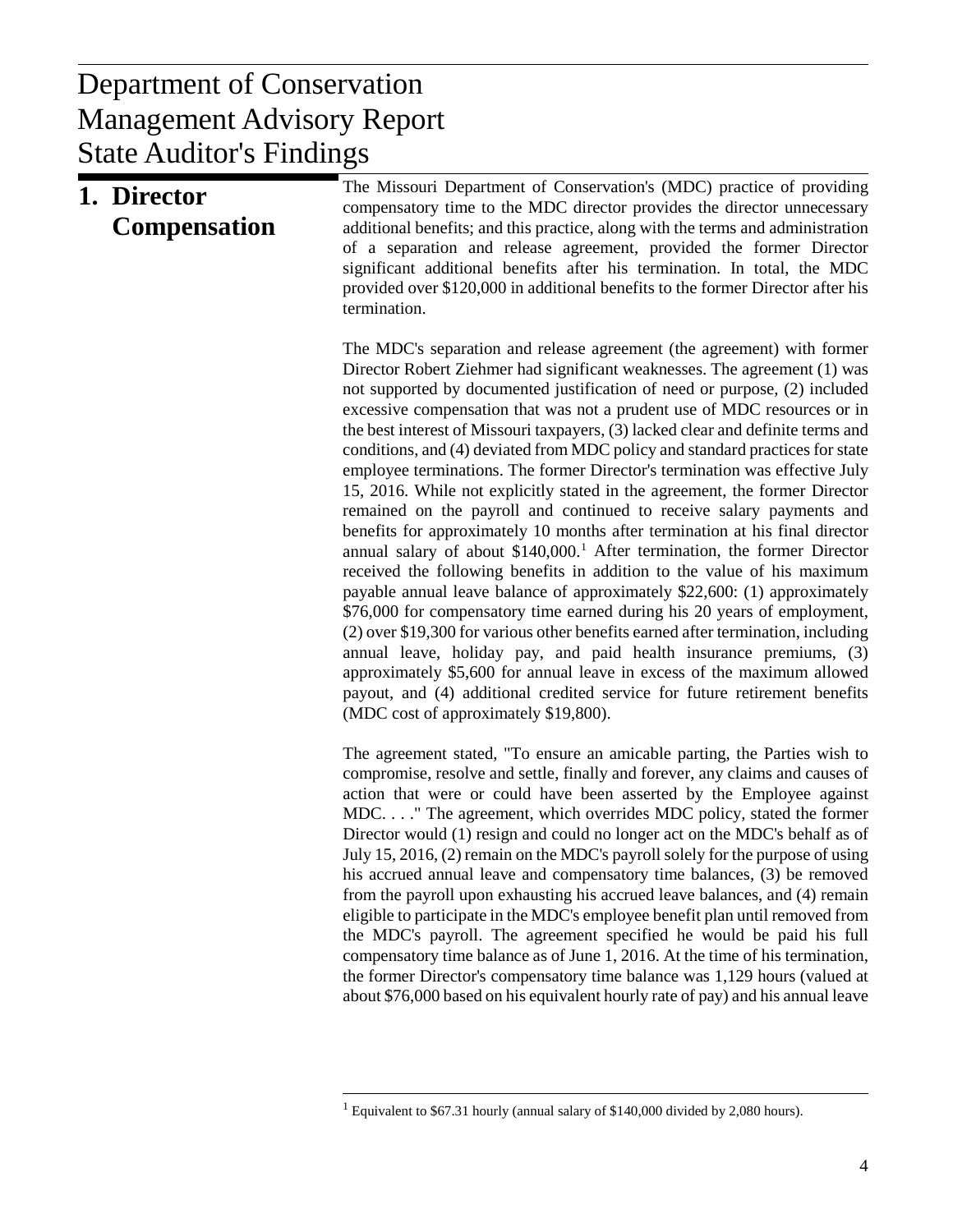

balance was 419 hours (valued at about  $$22,600^2$  $$22,600^2$  $$22,600^2$  based on his equivalent hourly rate of pay).

The Conservation Commission appointed a new director effective November 2016.

The MDC's practice of providing compensatory time to the director is unnecessary based on the nature and requirements of the position. In addition, the agreement to pay the former Director for all accrued compensatory time was not consistent with MDC policy and cost the state approximately \$76,000. 1.1 Director compensatory time

> The former Director began his career at the MDC in 1996. He served in various positions until he was ultimately appointed director effective November 2009. His compensatory time balance was 720 hours at the time he became director and 1,129 hours at the time of his termination. He used approximately 88 hours of compensatory time during the year prior to his termination. The current Director's compensatory balance was 206 hours at July 1, 2017, and she used 16 hours of compensatory time in her first 8 months in the position.

As discussed in Management Advisory Report (MAR) finding number 2, MDC policies provide compensatory time to employees exempt from the Fair Labor Standards Act (FLSA) at a rate of 0.5 hour or 1 hour for each hour worked in excess of a 40-hour work week; however, providing such compensatory time to the director is an unnecessary cost to the state. Similar to any other state agency or department director, there are times the director must perform his or her duties over and above the normal 40 hour work-week, and the general expectation is the extra time worked should be covered by the director's annual salary. No other state agency or department director earns compensatory time; therefore, it is unreasonable to provide this additional benefit to the MDC director. Compensatory time earned

<span id="page-6-0"></span>The MDC's agreement to pay the former Director for his compensatory time balance was not consistent with MDC policy and cost the state approximately \$76,000. Compensatory time paid

> The former Director remained on MDC payroll subsequent to his termination until his compensatory time and annual leave balances were exhausted. Payments for his compensatory time balance of 1,129 hours totaled approximately \$76,000 (1,129 hours at \$67.31 per hour). This compensatory time, earned throughout his 20 years of employment, was paid entirely at his

 $2$  Maximum payable annual leave balance of 336 hours, per MDC policy.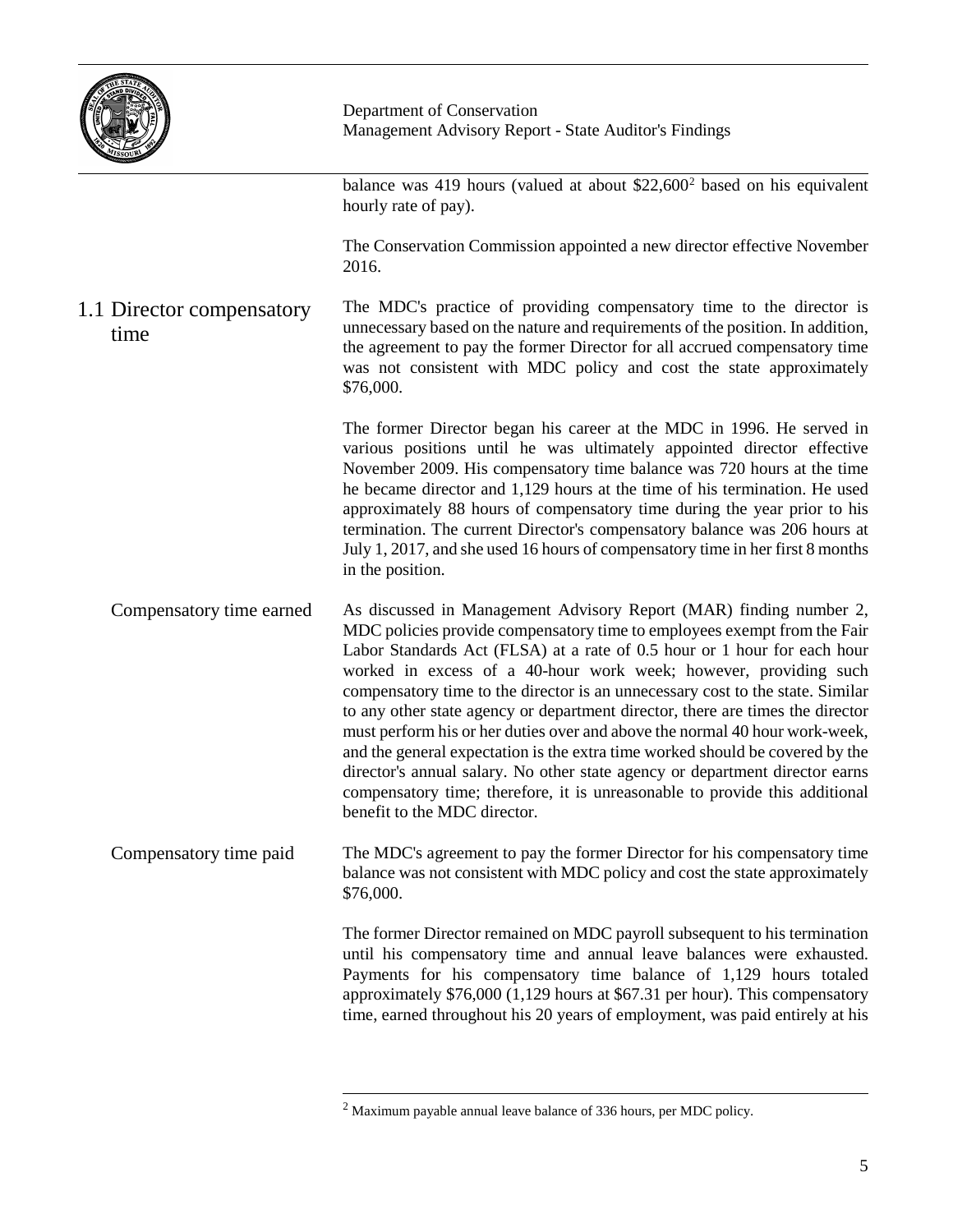

higher director rate of pay although only approximately 36 percent of the balance was earned while he was Director.

According to the MDC's Human Resources Policy, employees who are exempt from the FLSA will not be paid for compensatory time earned at any time, including termination or retirement, except in unique circumstances such as out-of-state firefighting.

Additional concerns with the MDC's compensatory time policies are discussed in MAR finding number 2.

The compensation provided to the former Director through the agreement appears questionable and unnecessary. In total, after his termination, the former Director was provided various benefits costing the MDC an estimated \$120,700. 1.2 Former Director's separation agreement

| Table 1.1: Estimated cost of | Type of Benefit                          | Amount    |
|------------------------------|------------------------------------------|-----------|
| benefits provided            | Accrued compensatory time                | 76,000    |
|                              | Additional benefits earned <sup>1</sup>  | 19,300    |
|                              | Excess annual leave payments             | 5,600     |
|                              | Additional credited service <sup>2</sup> | 19,800    |
|                              |                                          | \$120,700 |

<sup>1</sup>See Table 1.2 below.

 $2MDC$  contributions to the retirement system for future retirement benefits.

This level of compensation appears excessive for an "at-will" director position and is not in the best interest of the MDC or taxpayers. The MDC did not prepare documentation supporting the purpose or need for the agreement. MDC officials indicated this was a "confidential personnel matter," and the establishment of the agreement was well within the Commission's powers.

The agreement did not clearly define the process for payout of accrued annual leave and compensatory time balances, and the MDC's administration of the payout provided the former Director additional benefits over and above the compensation specified in the agreement, and significantly more than he would have received if policies and standard procedures were followed. Instead of making a lump sum payment to the former Director for his compensatory time and annual leave balances, which is the standard practice for terminated state employees, the MDC retained him on the payroll as an active employee until these balances were exhausted. Each semi-monthly pay period, the MDC reduced his annual leave and/or compensatory balances by about 87 hours, until these balances were zero. The former Director remained on the MDC's payroll until May 23, 2017, approximately 10 months after his termination. During this 10-month period, he continued to receive regular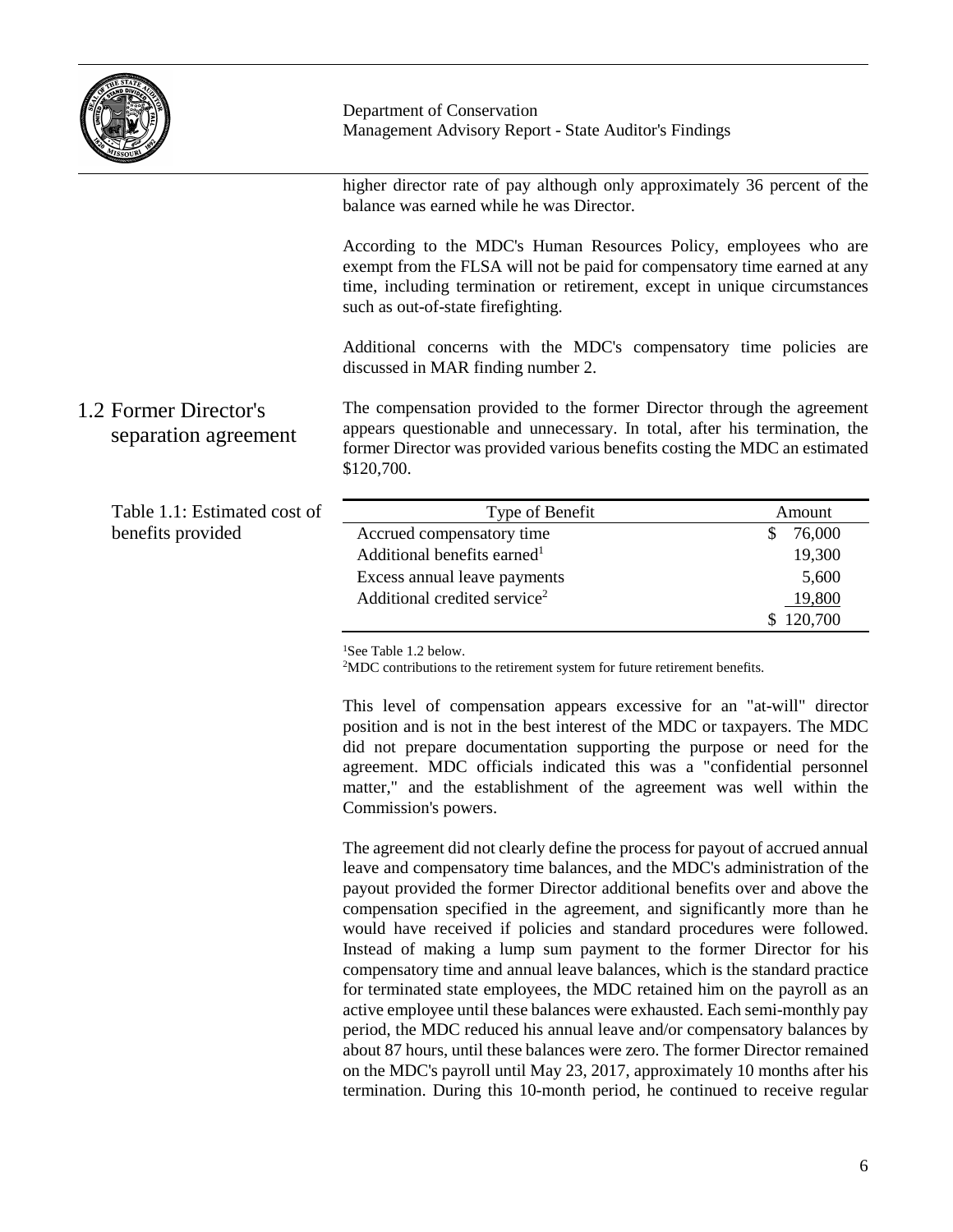

semi-monthly paychecks and earn benefits of an active employee although he was no longer performing any work on behalf of the MDC and had accepted full-time employment in the private sector.

The agreement specified the former Director would remain on the MDC's payroll after termination solely for purposes of using his annual leave and compensatory time balances and he would be removed from the payroll after exhausting these balances. However, the agreement did not state how long he should remain on payroll or whether he should continue to earn the benefits of an active employee. The only benefit addressed in the agreement was the Missouri Conservation Employee Benefit Plan. The agreement stated the former Director would be eligible to participate in this plan while on payroll after termination, but it did not state whether the MDC or the former Director would pay his health insurance premiums. It appears the Commission intended to pay the accrued annual leave and compensatory balances over a period of time, but the Commission was not provided with, and did not discuss, the additional costs of retaining him on the payroll as an active employee.

Because the former Director remained an active employee on the payroll after termination, he earned additional annual leave and holiday pay, further extending his time on the payroll to a total of 10 months. The following table shows the additional benefits earned and paid to the former Director during the 10-month period. Additional benefits earned and paid after termination

| Table 1.2: Additional benefits | Type of Benefit                        | Hours | Rate     | Total    |
|--------------------------------|----------------------------------------|-------|----------|----------|
| earned                         | Annual leave                           | 140   | \$ 67.31 | \$9,423  |
|                                | Holiday pay                            | 88    | 67.31    | 5,923    |
|                                | Health insurance premiums <sup>1</sup> | n/a   | 399.10   | 3,991    |
|                                |                                        |       |          | \$19,337 |

<sup>1</sup>The amount shown is the semi-monthly employer's share. He remained on the MDC's insurance plan for 5 months (10 pay periods) before he voluntarily terminated his coverage in December 2016.

As shown in the table, during this period, the former Director continued to accrue 7 hours of annual leave semi-monthly, and received holiday pay for 11 state holidays. In addition, the MDC paid the former Director's health insurance premiums for 5 months.

State agencies use the Statewide Advantage for Missouri (SAMII) integrated financial and human resource management system for processing payroll. According to the SAMII Human Resource Policies and Procedures Manual, the standard practice when an employee terminates from a state agency is to liquidate his or her compensatory and annual leave balances by issuing a check for a lump sum after the termination date. MDC officials indicated they typically follow these procedures when an employee terminates, but could not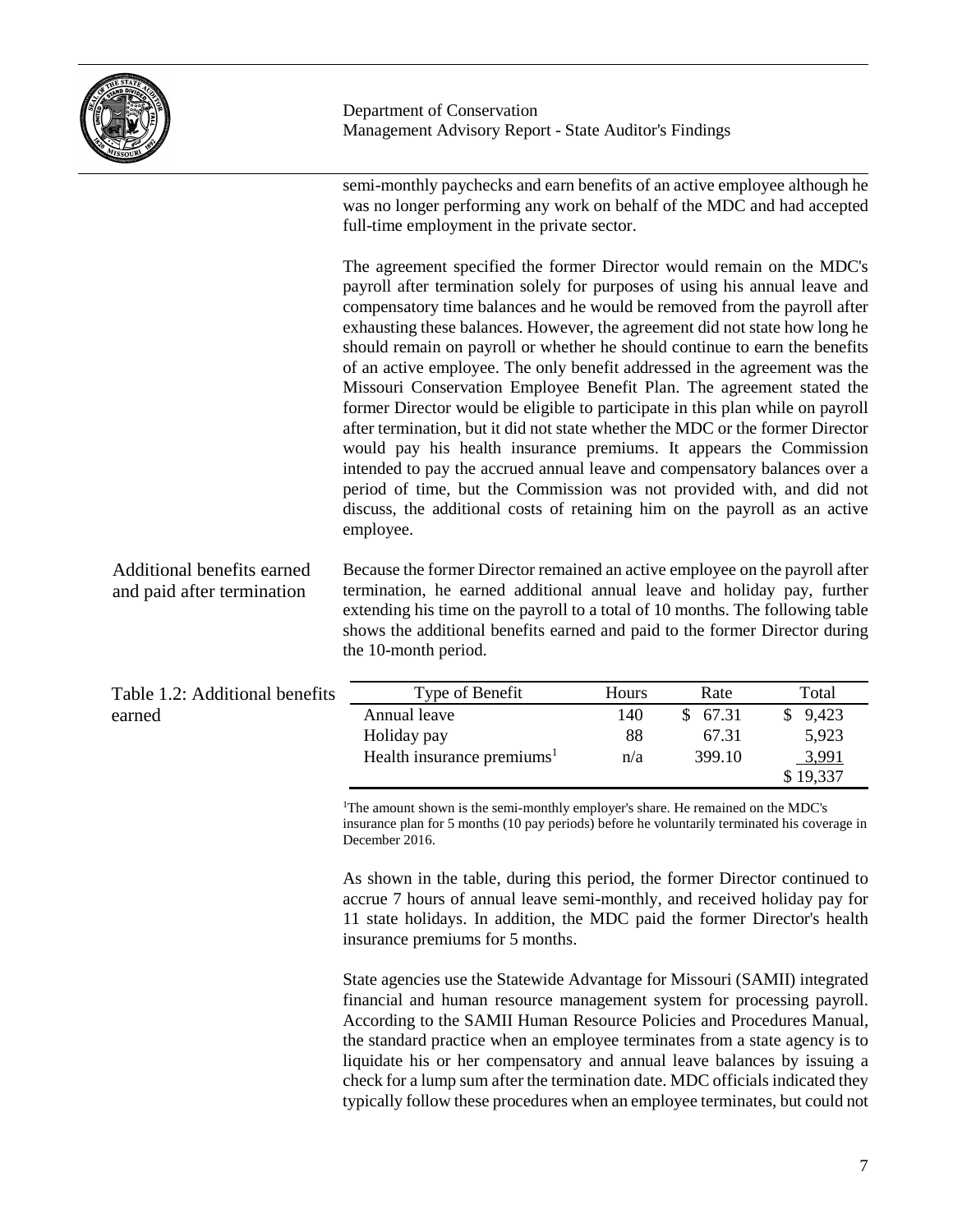| HE STAT<br><b>AD DIVICE</b><br>٠<br><i>ISSOUR</i> |
|---------------------------------------------------|
|---------------------------------------------------|

|                                 | explain why the MDC deviated from standard practice for paying the balances<br>to the former Director.                                                                                                                                                                                                                                                                                                                                                                                                                                                                                                                    |
|---------------------------------|---------------------------------------------------------------------------------------------------------------------------------------------------------------------------------------------------------------------------------------------------------------------------------------------------------------------------------------------------------------------------------------------------------------------------------------------------------------------------------------------------------------------------------------------------------------------------------------------------------------------------|
| Excess annual leave<br>payments | Because the former Director remained on the payroll as an active employee<br>instead of receiving a lump sum payout, he was paid his entire accumulated<br>annual leave balance of 419 hours, instead of the maximum annual leave<br>accrual of 336 hours, a difference of 83 hours. As a result, the former Director<br>received approximately \$28,200 for his accumulated annual leave balance<br>instead of approximately \$22,600, an increase of approximately \$5,600.                                                                                                                                             |
|                                 | The MDC's Human Resources Policy states "upon leaving the department,<br>employees may be paid for the unused annual leave up to the maximum<br>amount they may retain." For the former Director's years of service, the policy<br>provides a maximum leave accrual of 336 hours.                                                                                                                                                                                                                                                                                                                                         |
| Additional credited service     | In addition to the paid benefits shown above, the former Director continued<br>to accrue credited service toward future retirement benefits while remaining<br>on the payroll as an active employee after termination.                                                                                                                                                                                                                                                                                                                                                                                                    |
|                                 | During the 10 months he remained active on the state payroll after his<br>termination, the former Director received additional months of credited<br>service with the Missouri State Employee Retirement System (MOSERS).<br>During this period, the MDC made contributions totaling approximately<br>\$19,800 to the MOSERS on behalf of the former Director. If the MDC had<br>paid the former Director a lump sum for accrued compensatory time and<br>annual leave at the time of his termination, he would not have received the<br>additional 10 months of service credit and the MDC would have saved<br>\$19,800. |
|                                 | Benefit-eligible MDC employees earn service credit in the MOSERS as<br>defined by Sections $104.010.1(16)$ and $104.1003.1(9)$ , RSMo. Sections<br>104.1021 and 104.1018, RSMo, provide that employees stop earning credited<br>service when they are no longer employed in a covered position. As noted<br>above, the agreement did not specify the former Director would continue<br>accruing MOSERS service credit after his termination, and it is unreasonable<br>that he was allowed to continue accruing service credit when he was no longer<br>performing any work for the MDC.                                  |
| Conclusion                      | Article IV, Section 42, of the Missouri Constitution requires the Conservation<br>Commission to appoint a director. The MDC's Human Resources Policy<br>indicates employment with the department is "at-will", and based on the<br>condition of mutual consent, the employee or the MDC can terminate the<br>employment relationship at any time, for any reason, with or without cause<br>or notice.                                                                                                                                                                                                                     |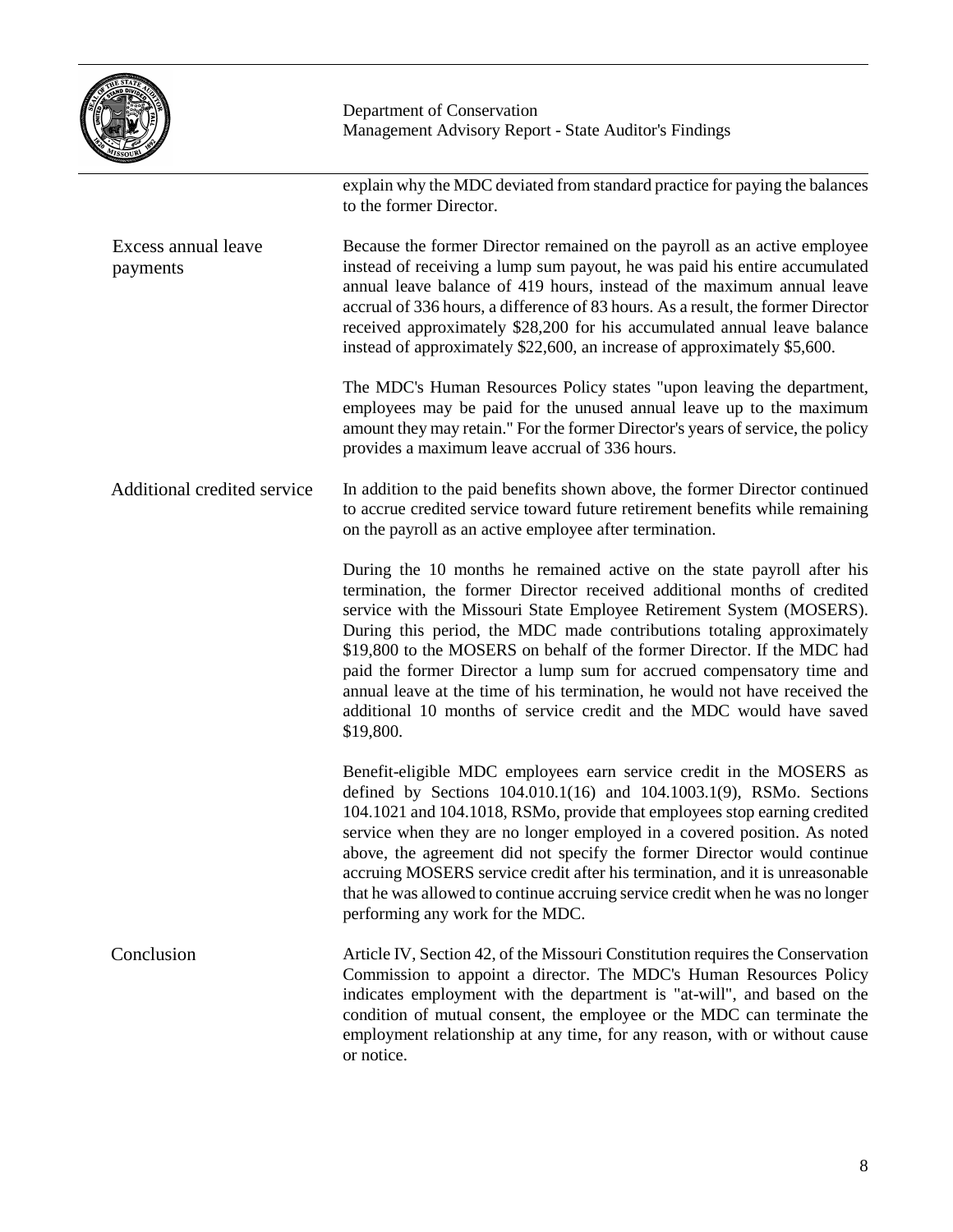

Separation and release agreements should be reasonable and necessary and

supported by adequate documentation justifying the need for the agreement. To prevent unnecessary additional costs, the MDC should review the propriety of including additional compensation in separation and release agreements and refrain from future arrangements similar to the agreement with the former Director. If providing additional compensation and/or benefits is necessary, the terms of the compensation and/or benefits should be clearly detailed in the agreement. The MDC: 1.1 Discontinue the practice of providing compensatory time to the MDC director. 1.2 Reconsider the appropriateness and need for separation and release agreements in the future, and ensure such agreements are supported by justifiable and documented reasons and include clear and definite terms. Ensure additional compensation and benefit terms included in separation and release agreements are in the best interest of the MDC and taxpayers. The MDC should notify the MOSERS of the credited service awarded to the former Director after termination. *1.1 At the Conservation Commission's direction, in April 2017 the department undertook a review of all compensation and benefits, including paid leave. In October 2017, the Commission took steps to address compensatory time balance concerns, which will go into effect July 1, 2018. The existing COMPS leave category will be replaced with a new leave category for staff that will be expunged on an annual basis and will not be paid out upon termination or retirement. 1.2 The Commission believes that the separation and release agreement was appropriate, and the terms and conditions were in the department's best interest. The department provided all required information to MOSERS as with any other employment separation.* 1.2 The MDC notified the MOSERS when the former Director was taken off of the payroll, not when he terminated employment. Notifying the MOSERS of the 10 months of credited service awarded the former Director after termination is necessary to ensure any needed adjustments to his retirement benefit can be made. The MDC has not established limits on employee accruals for one type of compensatory time, resulting in an accumulated balance of approximately \$2.4 million as of June 30, 2017. Also, the MDC grants compensatory time Recommendations Auditee's Response Auditor's Comment **2. Compensatory Time Policies**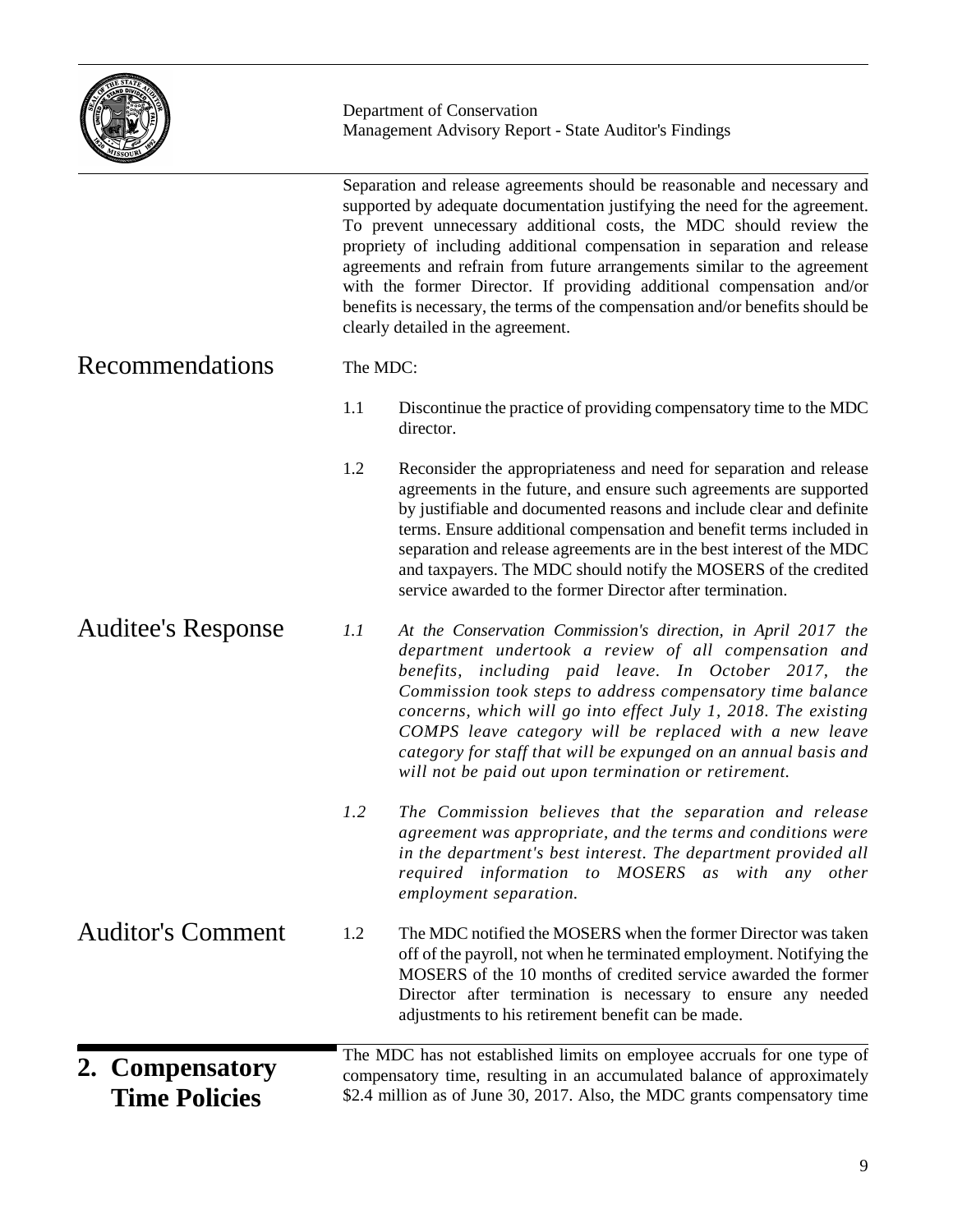

to top level supervisory and managerial staff, such as deputy directors and division chiefs, who are exempt from the FLSA. [3](#page-11-0) These practices are inconsistent with policies of other state agencies, and appear unnecessary and/or are costly to the state.

According to MDC records, approximately 1,200 MDC employees had compensatory time balances totaling 116,500 hours valued at over \$2.9 million as of June 30, 2017. The compensatory time balances of those employees averaged 98 hours, and ranged from less than 1 hour to 1,068 hours per employee. As shown in Table 2.1 below, only about \$241,000 of the \$2.9 million (8 percent) total compensatory time liability is required to be provided to employees under the FLSA, while the remaining \$2.7 million (92 percent) is provided by the MDC over and above FLSA requirements. Compensatory time balances increased by 17 percent during the audit period, from approximately 99,800 hours as of June 30, 2015, to about 116,500 hours as of June 30, 2017. MDC officials indicated the increase is attributed to many factors including (1) expansion of chronic wasting disease testing, (2) increase in staff and/or staff hours allocated to wilderness firefighting in other states, (3) emergency maintenance and repair at MDC recreational areas and/or facilities, and (4) other unexpected natural disasters such as flooding.

The MDC's Human Resources Policy provides three types of compensatory time to employees. The first type is provided to employees in non-exempt positions in accordance with the FLSA. The other two types of compensatory time are provided to employees in exempt and/or non-exempt positions, over and above the FLSA requirements. The three types of compensatory time include the following: Compensatory time policies

- Compensatory Non-Exempt time (COMPN) may be earned by all employees in non-exempt positions subject to the FLSA. COMPN is earned at a rate of 1.5 hours for every hour physically worked over 40 hours in a workweek. Employees may not accrue more than 240 hours of COMPN at any point in time as mandated by the FLSA.
- Compensatory Exempt time (COMPE) may be earned by employees in positions exempt from the FLSA. COMPE is earned at a rate of 0.5 hours for every hour physically worked over 40 hours in a workweek. Employees may not use more than 80 hours of COMPE in a calendar

<span id="page-11-0"></span> $3$  The FLSA establishes minimum wage, overtime pay, recordkeeping, and youth employment standards affecting employees in the private sector and in federal, state, and local governments. MDC salaried employees occupy either non-exempt or exempt positions according to guidelines established under the FLSA, which depend on the nature of work performed. All hourly positions are considered non-exempt.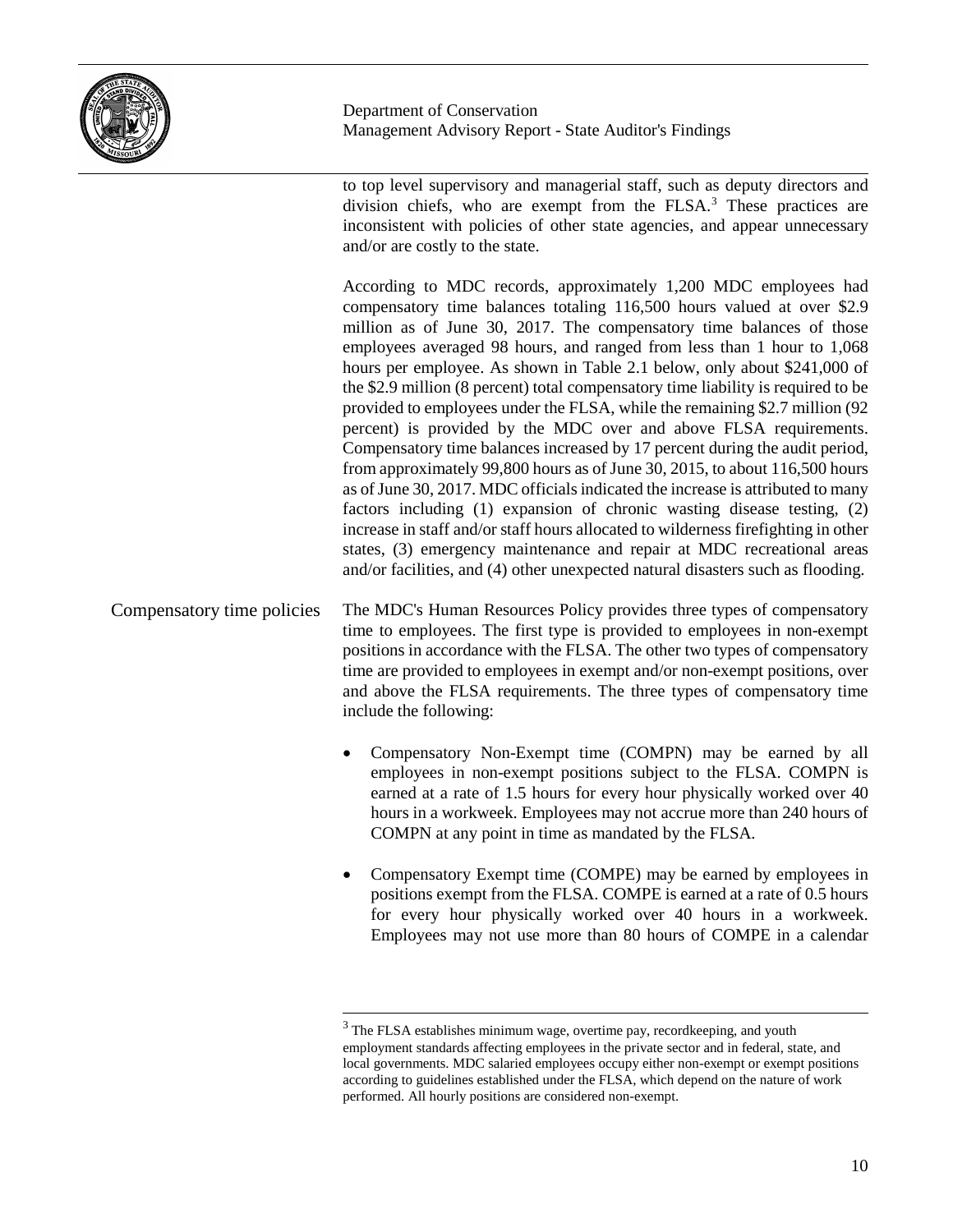

2.1 COMPS limits

Department of Conservation Management Advisory Report - State Auditor's Findings

year, and employees must forfeit any COMPE balance remaining at December 31st of each calendar year.

• Compensatory Straight time (COMPS) may be earned by all employees, regardless of whether they are in non-exempt or exempt positions. COMPS is earned at a rate of 1 hour for every hour physically worked over the expected number of hours in a workweek containing a state holiday or other type of special leave (bereavement leave, jury duty, military duty, and special leave). For example, if an employee physically works 40 hours during a week containing a holiday, he/she would earn 8 hours of COMPS for the 8 hours worked in addition to the expected 32 hours. There is no limit on the amount of COMPS that can be earned or accrued.

The policy states exempt employees will not be paid for compensatory time earned at any time, including termination or retirement, except in unique circumstances, such as out-of-state firefighting. All exceptions require written justification by the division and approval by the director.

Below is a summary of the MDC employee compensatory time balances and related liabilities, by type, as of June 30, 2017.

| Table 2.1: Compensatory |              |                  | Number of Hours  |         |             |
|-------------------------|--------------|------------------|------------------|---------|-------------|
| time balances           |              | Non-Exempt       | Exempt           |         |             |
|                         | Type         | <b>Employees</b> | <b>Employees</b> | Total   | Liability   |
|                         | <b>COMPN</b> | 11,675           | 944 <sup>1</sup> | 12,619  | 241,000     |
|                         | <b>COMPE</b> |                  | 10,818           | 10,818  | 298,000     |
|                         | <b>COMPS</b> | 26,341           | 66,722           | 93,063  | 2,406,000   |
|                         | Total        | 38,016           | 78,484           | 116,500 | \$2,945,000 |

<sup>1</sup>Some employees in exempt positions as of June 30, 2017, earned COMPN hours while working in non-exempt positions; therefore, they have both COMPN and COMPE balances.

The MDC has not established limits on the amount of COMPS that can be earned or accrued. By not limiting COMPS hours, the MDC has accrued a COMPS liability of approximately \$2.4 million as of June 30, 2017, that comprises about 82 percent of the total compensatory time liability.

As noted in Table 2.1, about 93,000 hours were COMPS hours. Of these 93,000 hours, approximately 26,300 were accrued by employees in nonexempt positions. The MDC is liable for either paying these hours upon employee termination or providing these hours as leave time during employment. For the approximately 66,700 hours accrued by employees in exempt positions, MDC policy prohibits payment for the hours upon termination, but the MDC is still liable for any hours used as leave time during employment.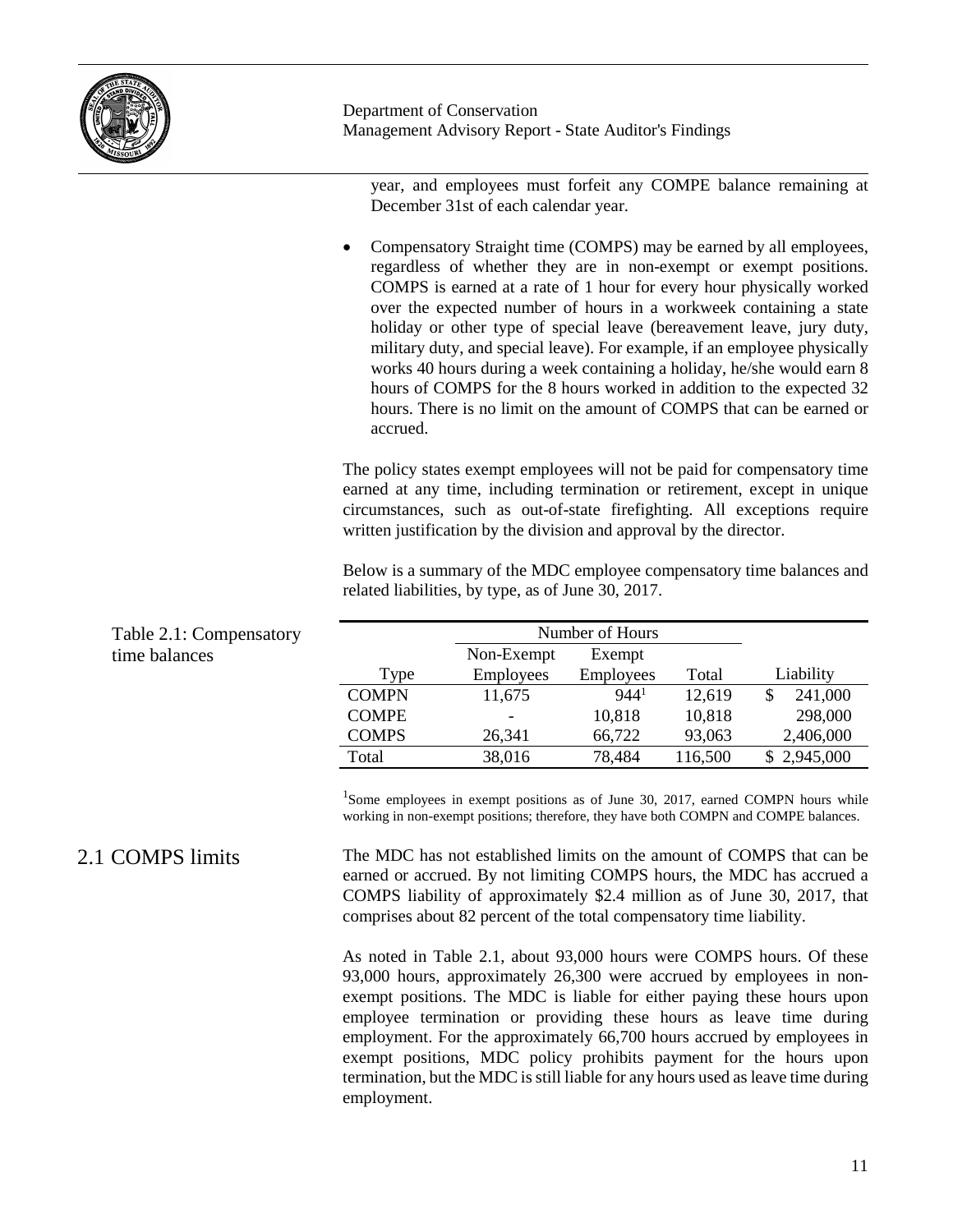

To determine the potential impact COMPS limits would have on compensatory time liabilities, we reviewed individual employee COMPS balances as of June 30, 2017. We noted 393 employees had COMPS balances exceeding 80 hours, and estimated the MDC liability for COMPS would be reduced to \$1.1 million (a reduction of \$1.3 million) if the COMPS accrual was limited to 80 hours per employee. We noted 88 employees had COMPS balances exceeding 240 hours and estimated the liability for COMPS would be reduced to \$2 million (a reduction of \$400,000) if the COMPS accrual was limited to 240 hours per employee.

We reviewed compensatory time policies at 6 randomly selected state agencies, including 3 merit<sup>4</sup> agencies and 3 non-merit agencies.<sup>[5](#page-13-1)</sup> All 6 agencies have established policies that either limit compensatory time accruals or require any compensatory time not used to be forfeited at the end of the year for all or most employees. These policies help minimize the agencies' compensatory time liabilities. Without limiting compensatory time accruals, the MDC could experience increases to already significant liabilities, strains on financial resources, and/or difficulties sufficiently budgeting for future liabilities.

Granting compensatory time to top level supervisory and managerial staff, such as deputy directors and division chiefs, appears unnecessary and costly. 2.2 Top level exempt positions

> Our review of individual employee compensatory balances as of June 30, 2017, noted the MDC employees with the highest total compensatory time balances included two deputy directors and a division chief. Together, these 3 exempt employees had compensatory time balances totaling over 3,000 hours, an average of about 1,000 hours per employee. A significant portion of the MDC's compensatory time liability could be reduced if compensatory time was not offered to top level employees who are exempt from the FLSA.

> Section  $13(a)(1)$  of the FLSA provides an exemption from overtime (compensatory) pay for employees who are employed in a bona fide executive, administrative, or professional capacity. State merit agencies are required to comply with  $1$  CSR  $20-5.010(1)(C)$  which states, "Work authorized by an appointing authority for top level supervisory, managerial and administrative staff and for persons employed in a very responsible professional, technical or consultative capacity which causes the employee to

<span id="page-13-0"></span><sup>&</sup>lt;sup>4</sup> The Missouri Merit System is a personnel system established by law that governs the appointment, promotion, transfer, layoff, removal, and discipline of employees of certain

<span id="page-13-1"></span> $<sup>5</sup>$  Merit agencies: Department of Natural Resources, Department of Health and Senior</sup> Services, and Department of Social Services. Non-merit agencies: Department of Higher Education, Department of Labor and Industrial Relations, and Department of Elementary and Secondary Education.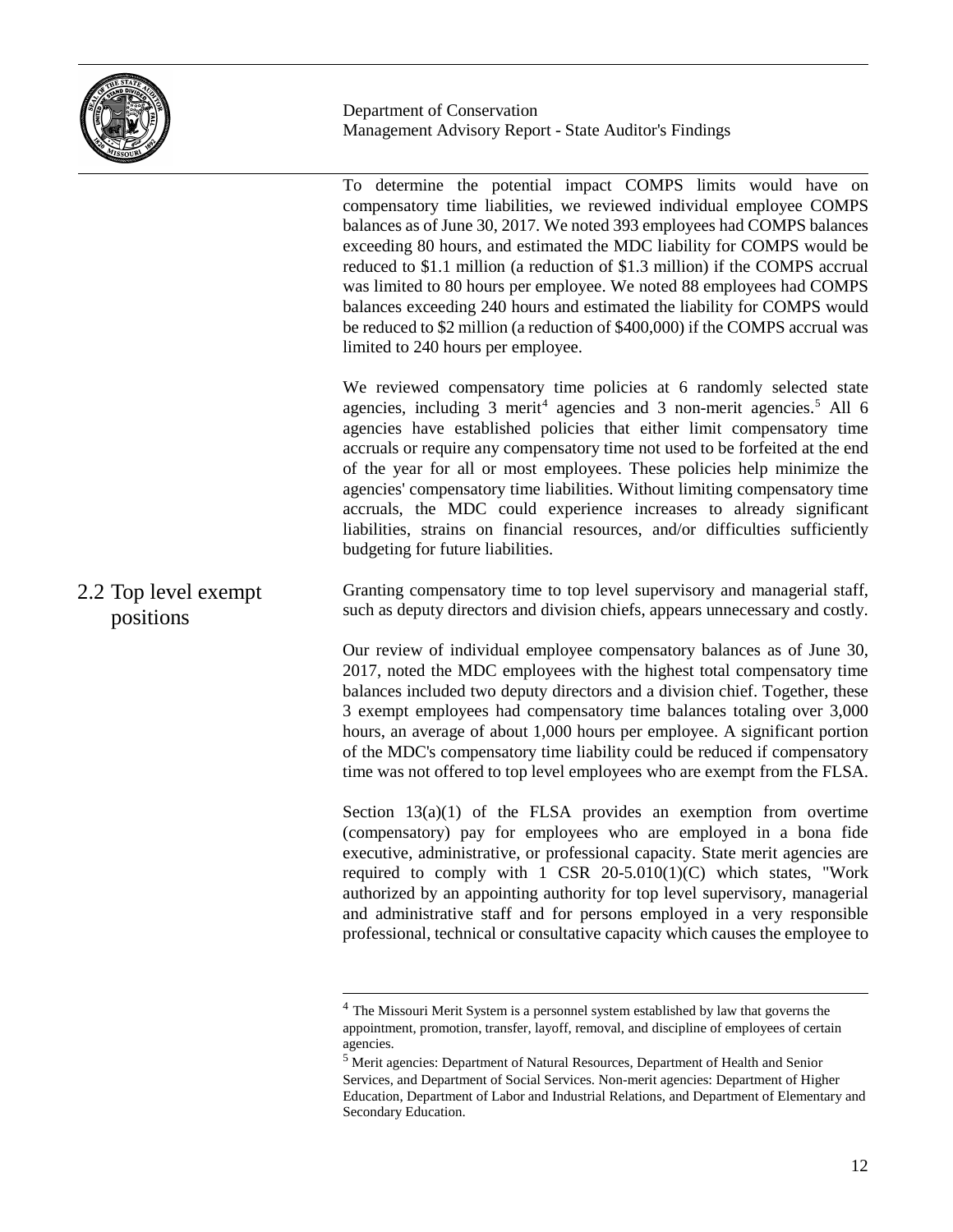|                           | Department of Conservation<br>Management Advisory Report - State Auditor's Findings                                                                                                                                                                                                                                                                                                                                                                                                                                                                     |  |
|---------------------------|---------------------------------------------------------------------------------------------------------------------------------------------------------------------------------------------------------------------------------------------------------------------------------------------------------------------------------------------------------------------------------------------------------------------------------------------------------------------------------------------------------------------------------------------------------|--|
|                           | exceed forty (40) hours in pay status during a workweek, shall not be<br>compensated except in unusual circumstances as determined by the<br>appointing authority." While the MDC is not a merit agency subject to these<br>requirements, it is unreasonable for the MDC to provide compensatory time<br>to top level exempt employees when such compensation is not provided to<br>most other state employees in similar positions.                                                                                                                    |  |
| Recommendations           | The MDC:                                                                                                                                                                                                                                                                                                                                                                                                                                                                                                                                                |  |
|                           | 2.1<br>Establish limits on accruals of COMPS.                                                                                                                                                                                                                                                                                                                                                                                                                                                                                                           |  |
|                           | 2.2<br>Amend the compensatory time policy to disallow compensatory time<br>to top level FLSA-exempt supervisory and managerial staff.                                                                                                                                                                                                                                                                                                                                                                                                                   |  |
| <b>Auditee's Response</b> | At the Conservation Commission's direction, in April 2017 the<br>department undertook a review of all compensation and benefits,<br>including paid leave. In October 2017, the Commission took steps to<br>address compensatory time balance concerns, which will go into effect<br>July 1, 2018. The existing COMPS leave category will be replaced with<br>a new leave category for staff that will be expunged on an annual basis<br>and will not be paid out upon termination or retirement.                                                        |  |
| 3. Commission Flights     | The MDC's practice of transporting commissioners and employees for<br>commission-related business via airplane results in questionable and<br>excessive expenses to taxpayers. Commission-related business includes<br>flights for regularly scheduled commission meetings, legislative activities,<br>training and networking events, speaking engagements, and other purposes.<br>Transportation of commissioners and employees by car instead of plane<br>would have resulted in significant cost savings.                                           |  |
|                           | As previously noted in Report No. 2015-003, State Flight Operations, issued<br>in January 2015, the MDC does not ensure passenger flight services represent<br>the most efficient method of travel and regularly flies commission members<br>to commission meetings held across the state. During the 2 years ended<br>June 30, 2017, MDC flight records show 36 one-way and/or round-trip flights<br>for the purpose of transporting commissioners and/or employees to 18<br>commission meetings held across the state.                                |  |
|                           | The MDC owns and operates 3 passenger planes (1 with a pressurized cabin)<br>and a helicopter, all of which are located in Jefferson City. The pressurized<br>passenger plane is shared with the Missouri Department of Transportation<br>(MoDOT). The other aircrafts can be used for passenger transport but are<br>primarily used for various purposes to further the MDC's mission, including<br>deer telemetry, fire patrol, wildlife code enforcement, and other research and<br>resource management purposes. Since the prior audit, the MDC has |  |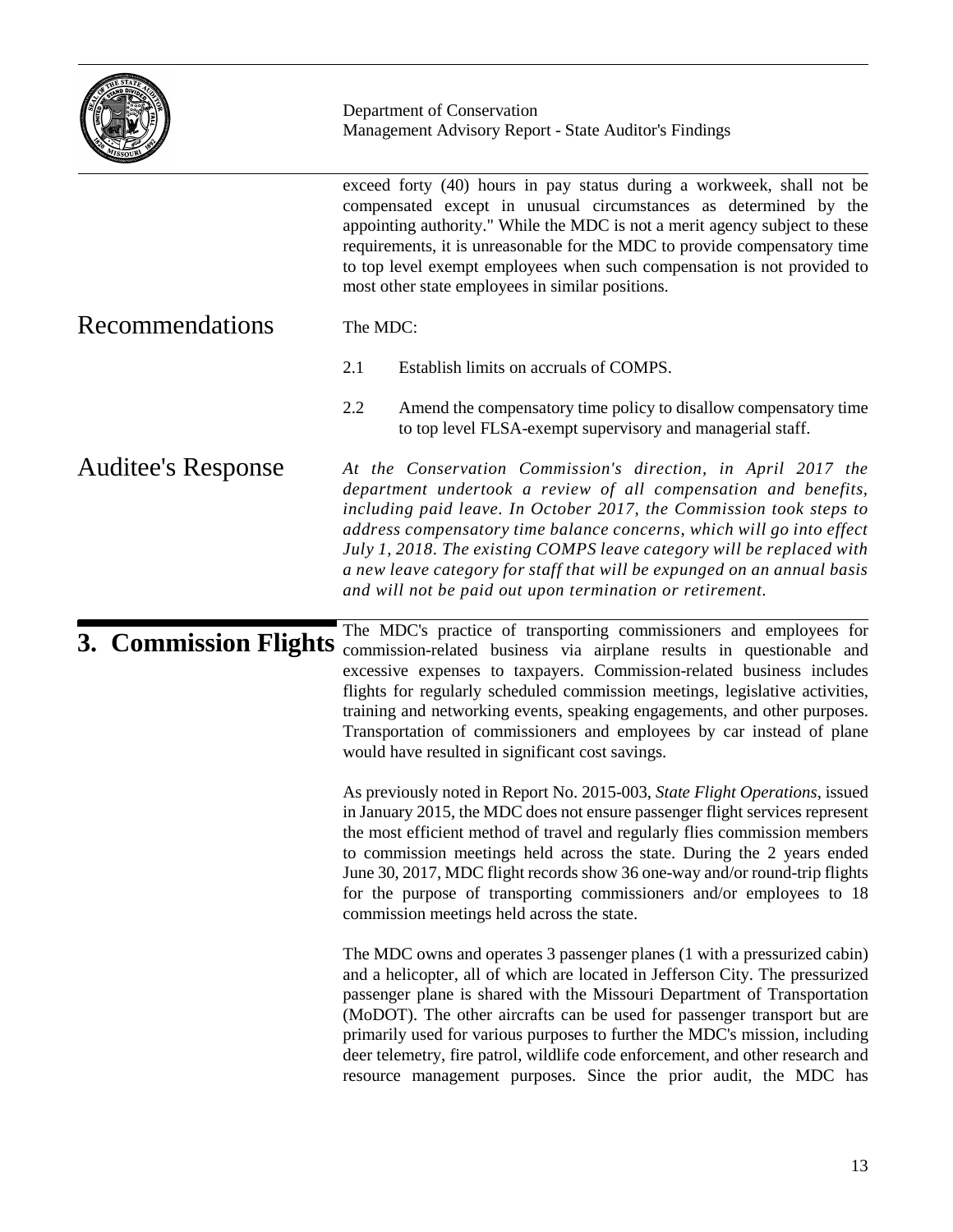

discontinued the practice of using charter flights for commission-related business.

Transporting commissioners who reside in various cities across the state requires the use of multiple flights to gather individual commissioners and/or employees for commission meetings. The four commissioners who served during the 2 years ended June 30, 2017, were from Jefferson City, Columbia, St. Louis, and Sikeston. During this period, the MDC held 11 commission meetings in Jefferson City or Columbia and 7 meetings in other locations, including Van Buren, Winona, West Plains, St. Charles, Ashburn, Hannibal, and Salem. The number of flights per meeting depended on the meeting location. There was at least one flight for each meeting, and an average of two flights per meeting. As previously noted in the *State Flight Operations* report, the state of Missouri has numerous state commissions and boards, but the MDC and the MoDOT were the only state agencies that regularly flew commissioners and employees to commission meetings and for other commission-related business. Commission members of other state commissions and boards typically receive motor vehicle mileage reimbursement to cover travel costs.

The MDC has not analyzed and compared the costs of transporting commissioners and employees for commission-related business via plane versus car. The MDC developed a trip optimizer form to evaluate the costs of various methods of travel, but does not require it to be used for travel by high ranking officials including commissioners, the director, or deputy directors. Using hourly flight operating rates calculated by the MDC at our request, we estimated and compared the cost of flying versus driving for several commission meetings. The MDC's hourly flight operating rates include direct and indirect costs such as fuel, repairs, pilot salary and benefits, insurance, training, and various other costs for each plane. In this analysis, which did not include personnel costs, [6](#page-15-0) we noted the cost of driving (mileage reimbursement) was always significantly less than the cost of flying as shown by the following examples:

In December 2015, the MDC flew a commissioner on the pressurized plane round-trip from Stuttgart, Arkansas to Jefferson City, Missouri. We estimate transportation by car would have cost approximately \$300 and transportation by aircraft cost approximately \$5,500, a difference of about \$5,200. Also, there was no documentation supporting why a commissioner was transported from out of state.

<span id="page-15-0"></span> $6$  Our analysis did not include the cost of MDC employee time. MDC commissioners are not compensated.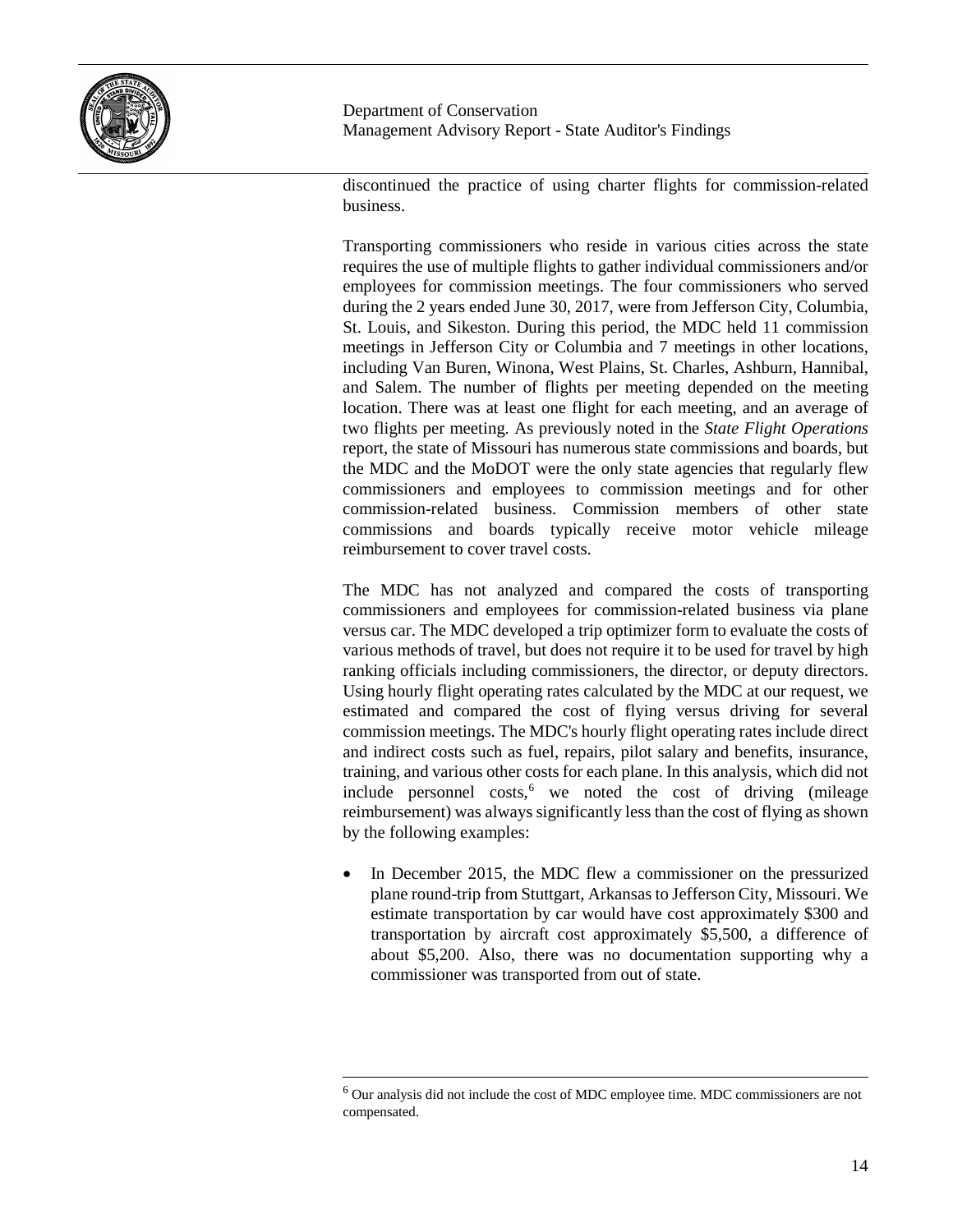

• In June 2017, the MDC flew a commissioner on the pressurized plane one-way from Sikeston, Missouri to Chesterfield, Missouri to attend a commission meeting in St. Charles, Missouri. We estimate transportation by car would have cost approximately \$50 and transportation by aircraft cost approximately \$2,400, a difference of about \$2,350. • In July 2015, the MDC flew a deputy director on a non-pressurized plane round trip from Jefferson City, Missouri to Mountain View, Missouri to attend a commission meeting held in Van Buren, Missouri. We estimate transportation by car would have cost approximately \$100 and transportation by aircraft cost approximately \$800, a difference of about \$700. Although Article IV, Section 40(a), of the Missouri Constitution requires the MDC commissioners to receive necessary traveling expenses, it does not require they travel by aircraft. Operation of state-owned aircraft is governed by state policy (SP-8) with the purpose to "ensure aircraft under the control of the state of Missouri are utilized in the most efficient and effective manner in the conduct of state business." The state aircraft policy indicates the department should consider the following factors prior to authorizing the flight. The flight should be (1) a necessary and reasonable means to achieve the business purposes of the agency; (2) the most efficient manner of travel considering cost, value of staff time, security, and required timeliness of travel completion; and (3) tied directly to the achievement of a clear business objective. The MDC should evaluate these factors and the costs of travel by aircraft versus car to determine if travel by aircraft is reasonable and necessary. The MDC reevaluate the necessity of providing state plane transportation to commissioners and personnel for commission-related business. *The department disagrees with the suggestion that use of aircraft for transportation is not cost effective. Conservation commissioners serve without compensation by providing thousands of hours of volunteer time attending meetings and representing all areas in the state. In addition to their volunteer duties as commissioners, these dedicated individuals are fully engaged in their own professions. The efficiency of travel by plane has enabled these commissioners to participate in Conservation business meetings, department events, and public*  Recommendation Auditee's Response

*meetings throughout the state.*

*The bulleted examples indicating "the cost of driving was always significantly less than the cost of flying" do not include the value of staff or Commission time. The example calculations only include mileage reimbursement and do not include the amount of time savings for either the Deputy Director or Commissioners.*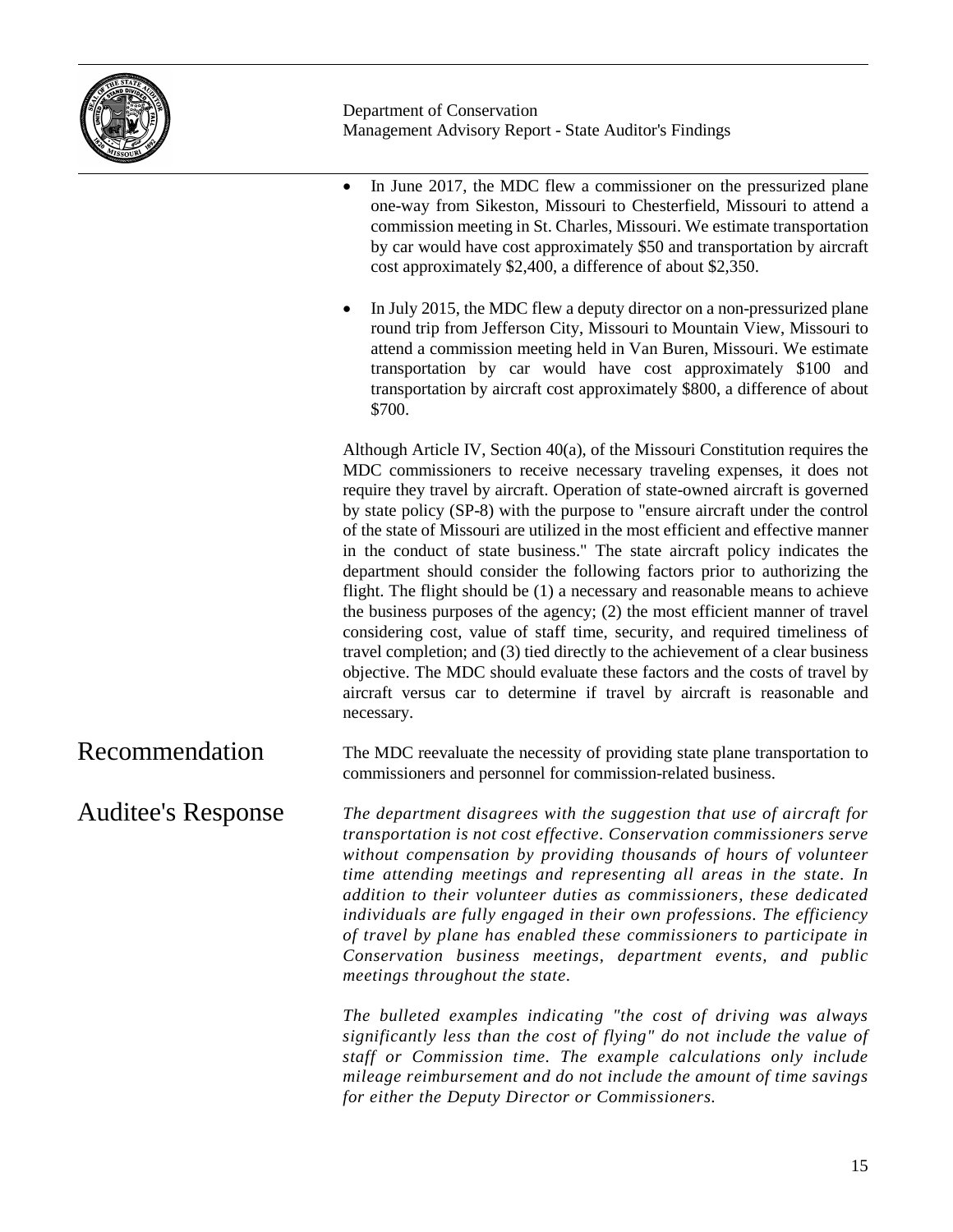

|                                                | Since fiscal year 2018, a trip optimizer has been used for all employee<br>transportation flights including deputy directors and the director. The<br>trip optimizer includes the salaries of the employee(s) being<br>transported in the calculation, thereby including the value of staff time<br>when doing a comparison. To date, the optimizer reflects over \$12,000<br>in efficiencies when including the value of staff time. A similar<br>analysis was done for fiscal year 2017 with \$10,000 in efficiencies<br>calculated.                                                                                                                                                                                                                                                                                                     |
|------------------------------------------------|--------------------------------------------------------------------------------------------------------------------------------------------------------------------------------------------------------------------------------------------------------------------------------------------------------------------------------------------------------------------------------------------------------------------------------------------------------------------------------------------------------------------------------------------------------------------------------------------------------------------------------------------------------------------------------------------------------------------------------------------------------------------------------------------------------------------------------------------|
| 4. Reemployed<br><b>Retirees</b>               | As previously noted in Report No. 2014-021, Reemployment of State Retirees,<br>issued in March 2014, the MDC does not have adequate procedures to ensure<br>retirees reemployed part-time are being properly classified. As a result, some<br>reemployed retirees may have been incorrectly classified as working in non-<br>benefit eligible positions, and therefore, erroneously received their retirement<br>payments while reemployed. During the 2 years ended June 30, 2017,<br>according to MDC records, 34 reemployed retirees worked in part-time, non-<br>benefit eligible MDC positions. Of these 34 retirees, 26 retired from the MDC<br>and 8 retired from other agencies.                                                                                                                                                   |
|                                                | Various state laws require most state retirees reemployed in benefit-eligible<br>positions normally requiring 1,040 or more hours per year to have their<br>retirement payments suspended while reemployed. <sup>7</sup> According to MDC<br>officials, for budgetary purposes the MDC defines work year as fiscal year.<br>Determining compliance with the various state laws and evaluating whether<br>part-time employees are properly classified can be difficult because the law<br>is based on position requirements rather than actual hours worked. While a<br>position may normally require less than 1,040 hours per year, there are<br>reasons why a retiree may work 1,040 or more hours in a year, such as projects<br>with expedited timelines, project extensions, employee illnesses, or delays in<br>hiring replacements. |
| Retirees who worked more<br>than $1,040$ hours | Our review found 9 of the 34 retirees (26 percent) worked 1,040 or more<br>hours during one or both fiscal years during the 2 years ended June 30, 2017<br>(fiscal year 2016 and/or fiscal year 2017). Of these 9 retirees, 6 retirees<br>worked more than 10 percent over that threshold (1,144 hours or more), and<br>worked between 1,186 and 1,384 hours in a fiscal year.                                                                                                                                                                                                                                                                                                                                                                                                                                                             |
|                                                | MDC officials indicated the department generally prohibits hiring retirees as<br>full-time employees, and only hires retirees in part-time, non-benefit eligible<br>positions. The MDC's salary administration policy states retirement benefit<br>payments may be stopped if a MOSERS or MPERS retiree is rehired as an                                                                                                                                                                                                                                                                                                                                                                                                                                                                                                                   |

<span id="page-17-0"></span> $^7$  This does not include retirees of the Missouri Department of Transportation and Highway Patrol Employees' Retirement System Closed Plan (MPERS), Judicial Closed Plan, and the Administrative Law Judges and Legal Advisors' Plan.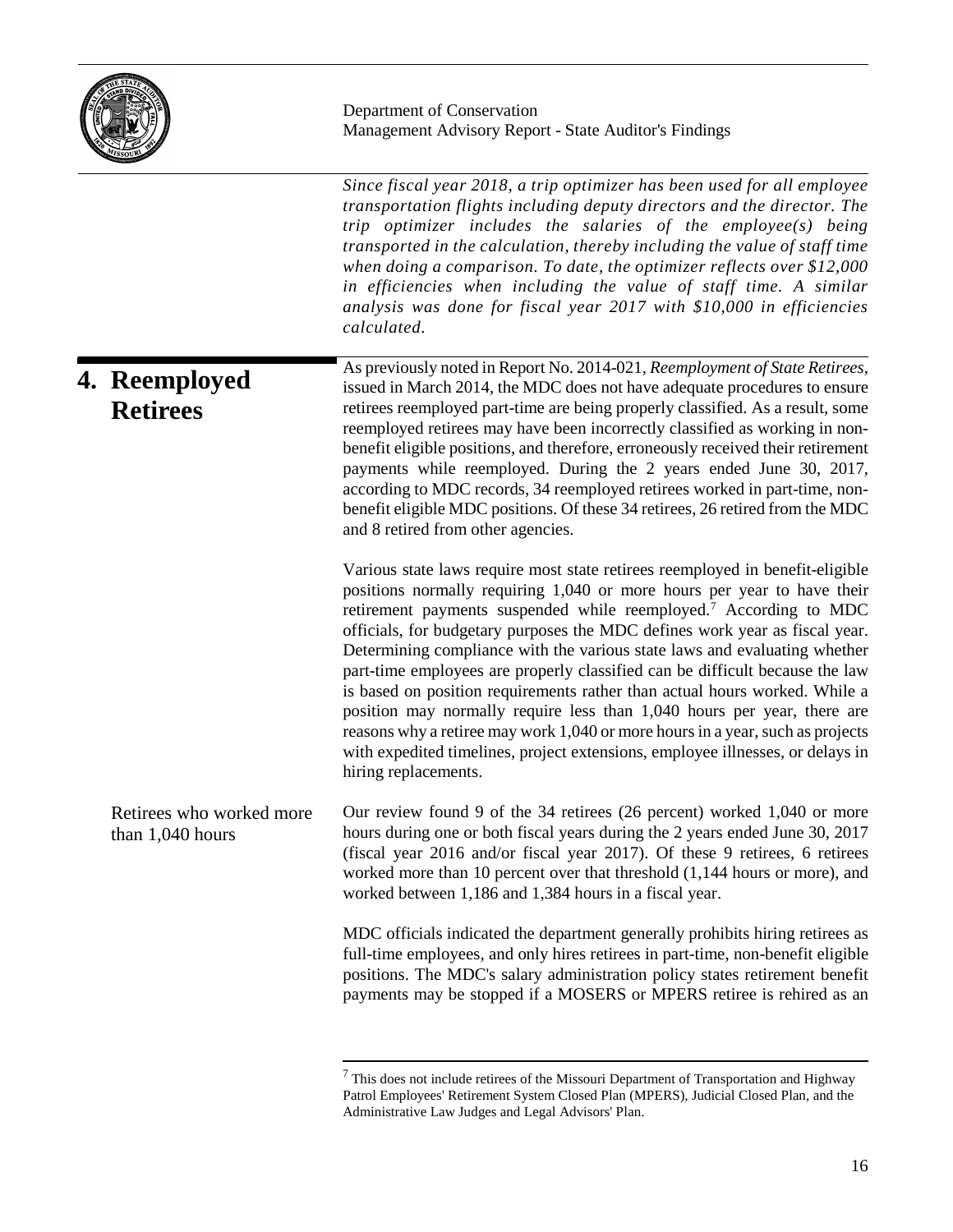

employee and works 1,000 hours or more. Therefore, these individuals must be limited to less than 1,000 hours of hourly employment. However, the MDC has not established centralized procedures to monitor for compliance with MDC policy or state law. MDC officials indicated because all reemployed retirees are hired in non-benefit eligible positions, there has been no demonstrated need for central office personnel to monitor actual hours worked for purposes of monitoring retirement benefits. The MDC delegates this responsibility to individual supervisors and instructs supervisors to monitor hours worked by retirees to ensure they do not consistently exceed annual limits.

Because the MDC delegates the monitoring responsibilities to supervisors and does not maintain records regarding the monitoring, MDC central office personnel were unable to explain why the 9 reemployed retirees were allowed to work more than 1,040 hours during fiscal year 2016 and/or fiscal year 2017.

Some of the 9 retirees may have been improperly classified and received retirement payments while reemployed, when not eligible to do so. We selected 3 of the 9 reemployed retirees (each worked more than 1,040 hours during both fiscal years 2016 and 2017), and talked to their immediate supervisors about their monitoring procedures. Each of the supervisors indicated they had monitored the employees' hours worked and they were aware the employees had worked more than 1,040 hours; however, they did not maintain documentation supporting their monitoring or the reasons the employees were allowed to work in excess of annual limits. The supervisors indicated these employees were in positions that typically require less than 1,040 hours per year, but unusual circumstances occurred each year that required them to work additional hours. These circumstances included special and/or urgent projects and employee vacancies. Potential improper classification

> MDC officials indicated annual hourly employment memorandums prepared by supervisors for each part-time employee, and signed by the employee and supervisor, serve as formal evaluations of positions and support the continued classification of positions as non-benefit eligible. However, for these 3 retirees, the hourly employment memorandums completed for fiscal year 2017, showed 2 retirees were in positions classified as "976 to 1,300 hours" and 1 retiree was in a position classified as "1,601 hours and above." Supervisors were not able to explain why the forms stated these employees were expected to work, or could work, more than 1,040 hours. Arrangements with reemployed retirees to work more than 1,040 hours, or that include ranges of hours that exceed 1,040 hours, appear to violate state law requiring retirees reemployed in positions normally requiring 1,040 or more hours annually to be classified as benefit eligible and for retirement payments to be suspended while employed.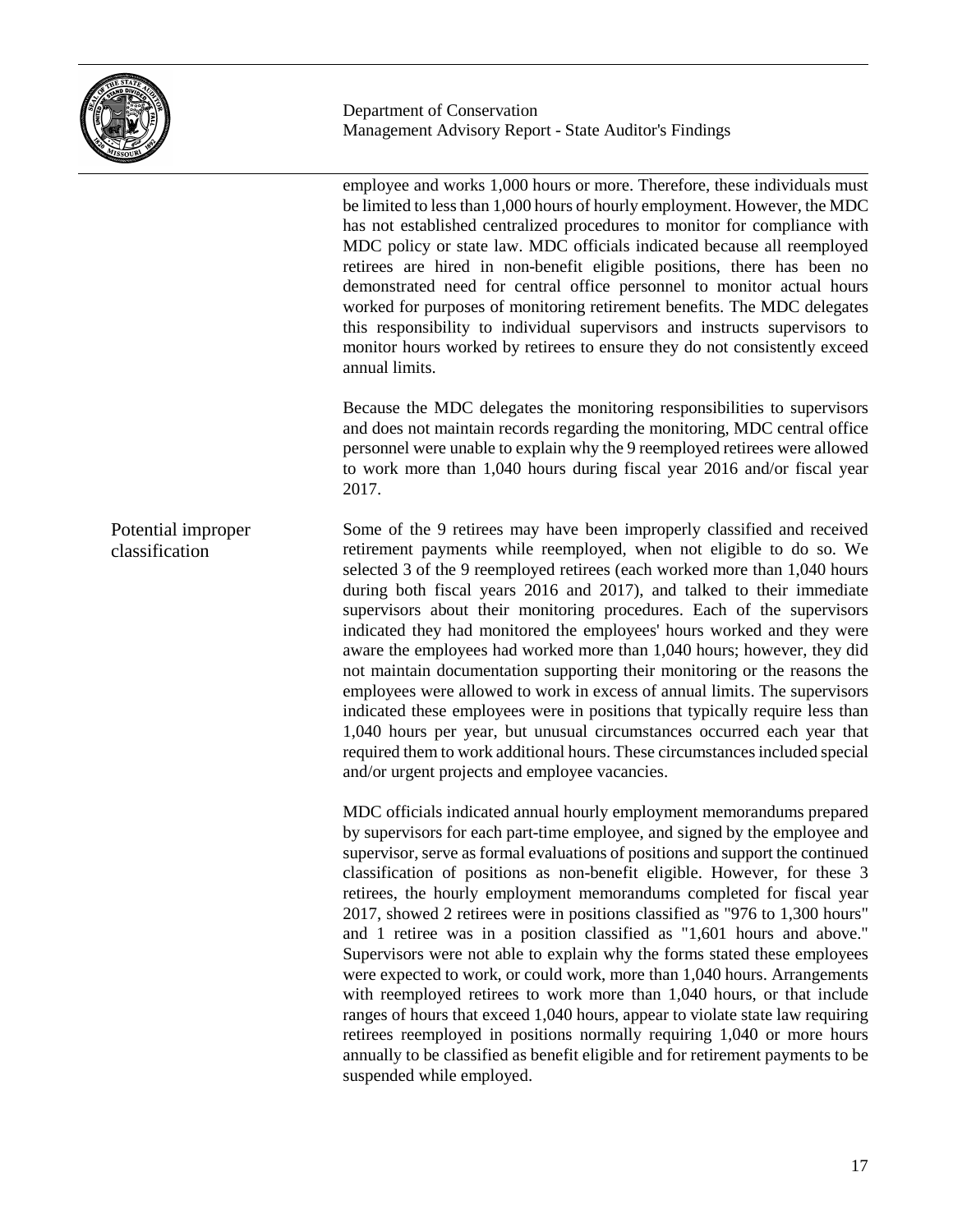|                           | Department of Conservation<br>Management Advisory Report - State Auditor's Findings                                                                                                                                                                                                                                                                                                                                                                                                                                                                                                                                                                                                                                                                                                                                                                                                                                                                                                                                                                                                                                                                                                                |
|---------------------------|----------------------------------------------------------------------------------------------------------------------------------------------------------------------------------------------------------------------------------------------------------------------------------------------------------------------------------------------------------------------------------------------------------------------------------------------------------------------------------------------------------------------------------------------------------------------------------------------------------------------------------------------------------------------------------------------------------------------------------------------------------------------------------------------------------------------------------------------------------------------------------------------------------------------------------------------------------------------------------------------------------------------------------------------------------------------------------------------------------------------------------------------------------------------------------------------------|
| Conclusion                | When a retiree working in a non-benefit eligible position works 1,040 hours<br>or more in a year, the MDC should determine whether (1) the employee has<br>exceeded this limit due to short-term, unforeseen circumstances and should<br>continue to be classified as non-benefit eligible, or (2) the position has<br>effectively changed and should be reclassified as benefit eligible. MOSERS<br>guidance distributed to all state agency human resource representatives in<br>May 2014 states if a retiree returns to work in a position that is ongoing or<br>permanent and normally requires the person to work 1,040 or more hours per<br>year, the position should be reported as benefit-eligible and the MOSERS will<br>stop the retiree's retirement benefit. The MDC needs to improve procedures<br>regarding reemployment of retirees to reduce the risk of noncompliance with<br>laws and to provide for fair and equitable treatment of retirees and state<br>employees. Such procedures should require centralized monitoring of actual<br>hours worked and documented evaluations of instances when retirees in non-<br>eligible positions work more than 1,040 hours in a year. |
| Recommendation            | The MDC establish procedures to ensure benefit eligibility classifications for<br>reemployed retirees are proper. The MDC should perform a formal review of<br>all existing employment arrangements with reemployed retirees. If it is<br>determined a retiree has been incorrectly classified or the nature of a position<br>has changed, the MDC should make corrections to ensure compliance with<br>state laws, and consult with the MOSERS and/or the MPERS as appropriate.                                                                                                                                                                                                                                                                                                                                                                                                                                                                                                                                                                                                                                                                                                                   |
| <b>Auditee's Response</b> | As stated during our conversations with the State Auditor's Office, all<br>retirees returning to work in hourly positions are classified as non-<br>benefit eligible, and are expected to work less than 1,000 hours per<br>year as specified in policy. The department will improve our<br>communication and procedures regarding reemployment of retirees<br>to ensure centralized monitoring of actual hours worked and clear<br>documentation of rare instances when retirees are required to work<br>more than 1,000 hours per year.                                                                                                                                                                                                                                                                                                                                                                                                                                                                                                                                                                                                                                                          |
| <b>5. Travel Meals</b>    | Despite recommendations in our prior audit and an MDC internal audit, the<br>MDC has not established limits for employee meal purchases while traveling<br>as required by state travel regulations and executive order, and some meal<br>costs exceeded the Office of Administration (OA) established per diem rates.                                                                                                                                                                                                                                                                                                                                                                                                                                                                                                                                                                                                                                                                                                                                                                                                                                                                              |
|                           | Employees pay for most travel expenses, including meals for themselves and<br>other employees, with department-issued procurement cards. Receipt slips<br>supporting each meal purchase are attached to monthly procurement card<br>statements and reviewed by the employee's supervisor and Administrative<br>Services division personnel prior to payment. Expenditures for employee<br>meals while on travel status totaled about \$915,000 during the 2 fiscal years<br>ended June 30, 2017.                                                                                                                                                                                                                                                                                                                                                                                                                                                                                                                                                                                                                                                                                                   |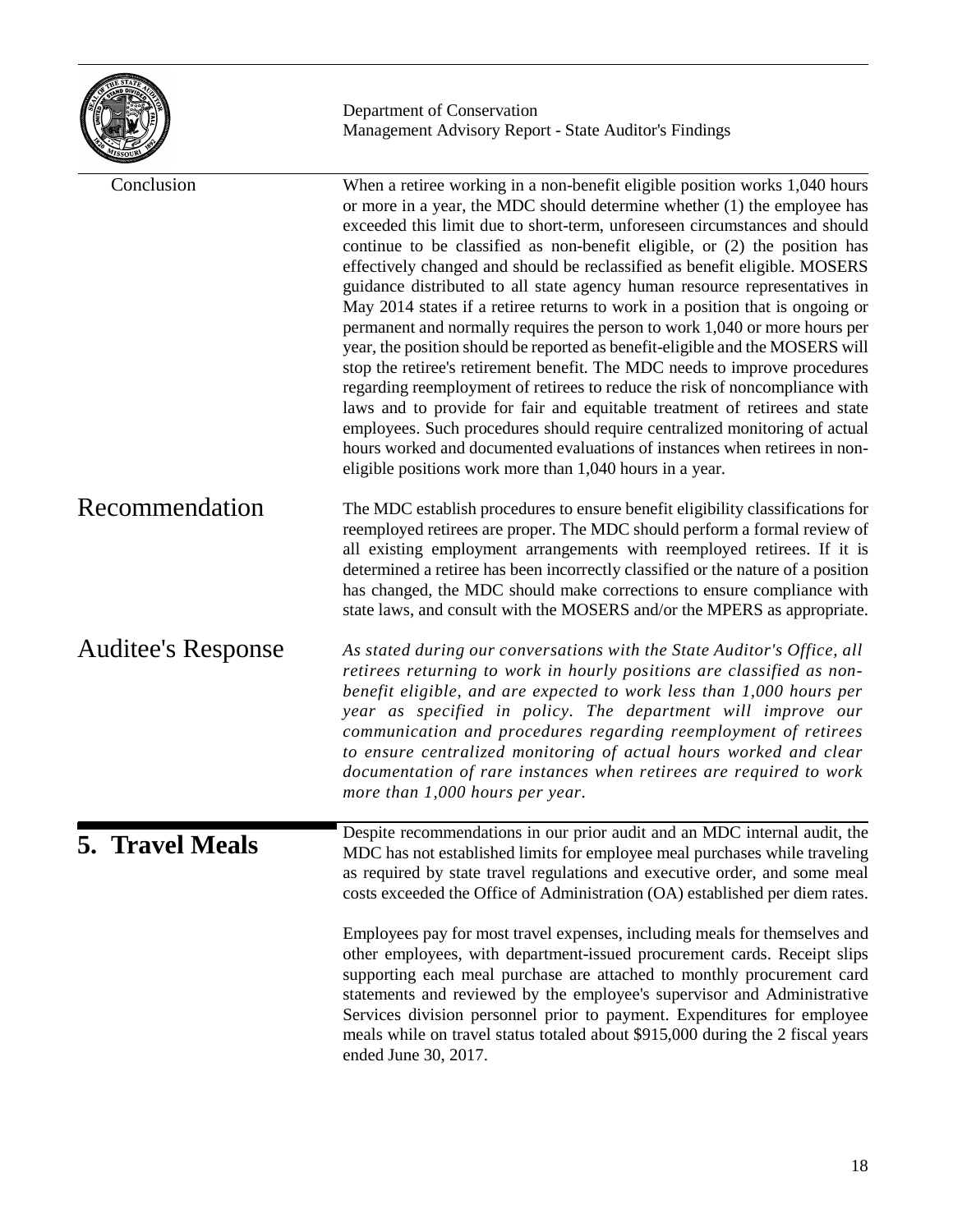

The MDC's travel policy states travel expenses should be reasonable and necessary and comply with current State of Missouri Travel Regulations; however, the policy does not include any dollar limits on meal purchases for employees on travel status. State travel regulation, 1 CSR 10-11.010(4), states, "Departmental regulations shall not grant expenses that are not allowed under the state of Missouri travel regulations or policies established by the commissioner of administration." The state travel policy (SP-6) issued by the OA establishes standard policies and limits for state employee meal purchases while on travel status. The policy allows agencies to (1) pay the statewide meal per diem established by the OA, (2) pay a meal per diem that is lower than the statewide meal per diem, or (3) reimburse the employee for the actual meal expenses incurred, not to exceed the statewide meal per diem. However, the MDC has not adopted any of these options, and allows employees to purchase meals without any limits.

Since the MDC pays actual meal expenses without limit, the MDC could pay more than allowed by the state travel policy for some meals. We reviewed 19 meal purchases made by employees on travel status. For 13 of the 19 meal purchases (68 percent), statewide per diem rates were exceeded by \$1 to \$8 per meal, with an average excess of about \$4.

A 2015 MDC internal audit of in-state meal purchases recommended the MDC establish reasonable meal limits that are advisory in nature and would trigger additional supervisory review and approval when exceeded. The internal audit reviewed over 1,600 meals and determined average meal costs of \$9.20 for breakfast, \$10.61 for lunch, and \$16.22 for dinner; and found the highest meal cost was about \$39. The statewide per diem limits (except certain metropolitan areas) were \$6, \$10, and \$18, for breakfast, lunch, and dinner, respectively. MDC officials indicated they considered, but did not implement, recommendations to set limits from our prior audit and the internal audit because they believe overall the MDC saves costs by paying actual meal costs versus paying statewide per diem rates. In addition to complying with state travel regulations and executive order, establishing meal limits would help further minimize these costs.

Executive Order No. 92-6 Section (1)(B) requires all state boards and commissions to maintain a policy governing travel rules and regulations equivalent to (or substantially equivalent to) rules established by the OA. Limits for meal expenses while traveling, such as state per diem rates, could help ensure such payments are reasonable, control costs, and ensure compliance with Executive Order No. 92-6. Without meal limits, there is an increased risk meal purchase amounts will continue to exceed maximums established by state travel regulations and employees and supervisors will have differing views on what is reasonable and necessary.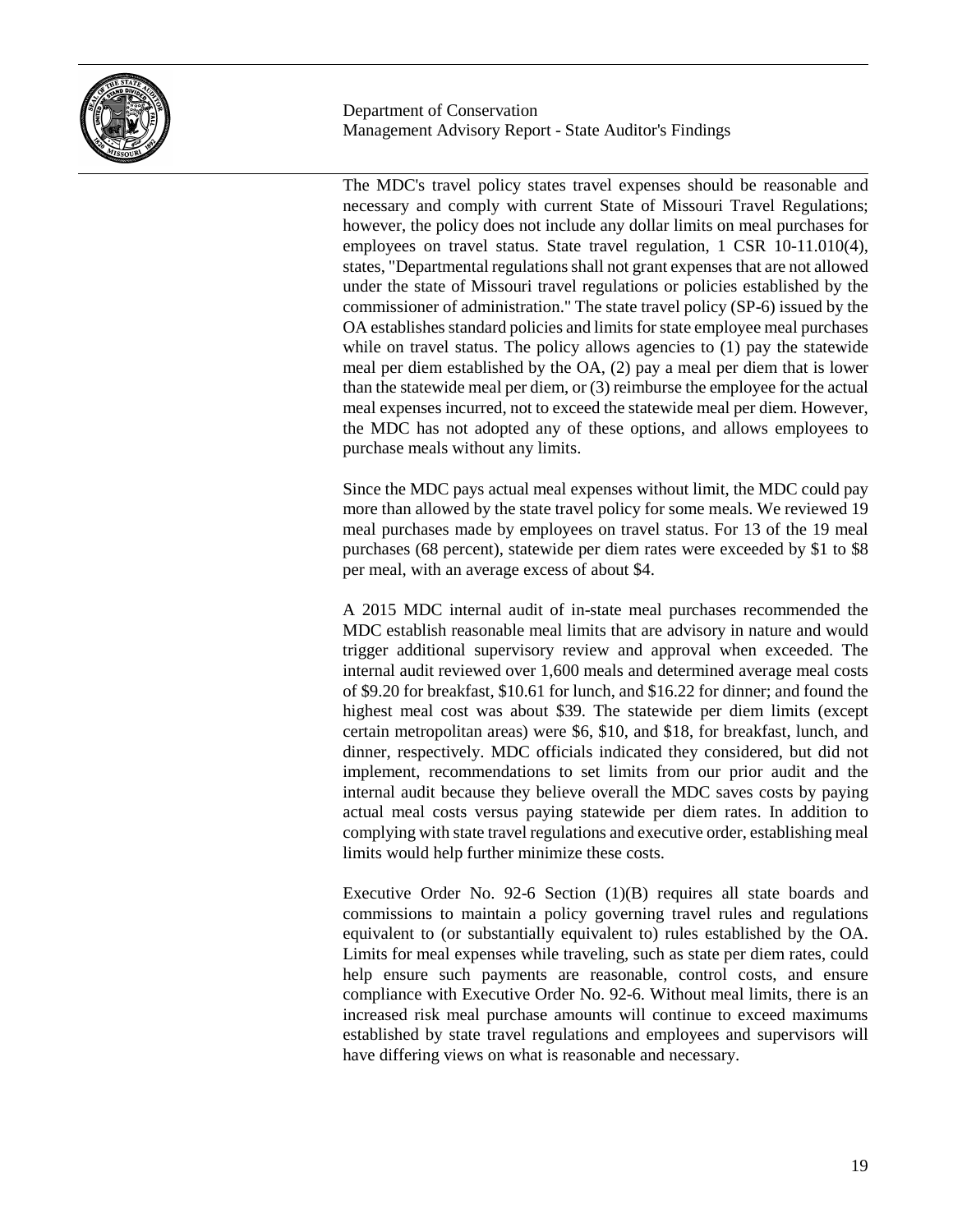|                                                    | Department of Conservation<br>Management Advisory Report - State Auditor's Findings                                                                                                                                                                                                                                                                                                                                                                                                                                                                                                                                                                                                                                                                                |
|----------------------------------------------------|--------------------------------------------------------------------------------------------------------------------------------------------------------------------------------------------------------------------------------------------------------------------------------------------------------------------------------------------------------------------------------------------------------------------------------------------------------------------------------------------------------------------------------------------------------------------------------------------------------------------------------------------------------------------------------------------------------------------------------------------------------------------|
| Recommendation                                     | The MDC establish employee travel meal policies that are substantially<br>equivalent to those for state agencies as required by Executive Order No. 92-<br>6 and state travel regulations.                                                                                                                                                                                                                                                                                                                                                                                                                                                                                                                                                                         |
| <b>Auditee's Response</b>                          | The department has reviewed the travel meal policies and in-state<br>meal purchases. The review found the use of purchasing cards for<br>meals results in significant cost savings for the department when<br>compared to the state per-diem meal rate. The State Auditor's<br>comparison did not consider rebates the department receives on the<br>purchasing card, which would increase the savings. The department<br>will continue to review in-state meal purchases to ensure continued<br>savings through the use of the purchasing card.                                                                                                                                                                                                                   |
| <b>Auditor's Comment</b>                           | The MDC is not complying with Executive Order No. 92-6 Section $(1)(B)$<br>or the State of Missouri Travel Regulations which require the MDC to set<br>meal limits. Without limits, there is a risk that meal purchase amounts will<br>continue to exceed maximums allowed by state travel regulations and may<br>not be reasonable.                                                                                                                                                                                                                                                                                                                                                                                                                               |
| <b>6. Real Estate</b><br><b>Appraisal Services</b> | The MDC does not have adequate controls and procedures to monitor<br>payments for real estate appraisal services. Procedures do not provide for<br>adequate verification or assurance amounts billed to the MDC for appraisal<br>services comply with statewide contract pricing. The MDC spent about<br>\$80,700 for real estate appraisal services for the 2 fiscal years ended June 30,<br>2017.                                                                                                                                                                                                                                                                                                                                                                |
|                                                    | For real estate purchases requiring an appraisal, the MDC obtains one or two<br>appraisals for each property, depending on the estimated value of the<br>property. MDC officials indicated they select appraisers by obtaining at least<br>two price quotes from appraisers on state contracts. The state contracts<br>include daily and hourly rates for appraisal services based on region, travel<br>expenses, and legal testimony. The price quotes are informal, are not binding,<br>and are not always documented.                                                                                                                                                                                                                                           |
|                                                    | For 7 of 8 (88 percent) real estate appraisal invoices reviewed, the MDC did<br>not require the real estate appraisal companies to submit sufficiently detailed<br>invoices to support amounts billed. While the state contracts provide the daily<br>rates for appraisal services by region and hourly rates for travel costs, the<br>invoices submitted by the real estate appraisal companies only showed a total<br>cost and did not detail the number of hours or days the services were provided.<br>Three real estate appraisal companies billed the MDC \$17,500 for these 7<br>appraisals. We requested additional documentation from the MDC including<br>original price quotes received; however, the MDC could provide no<br>additional documentation. |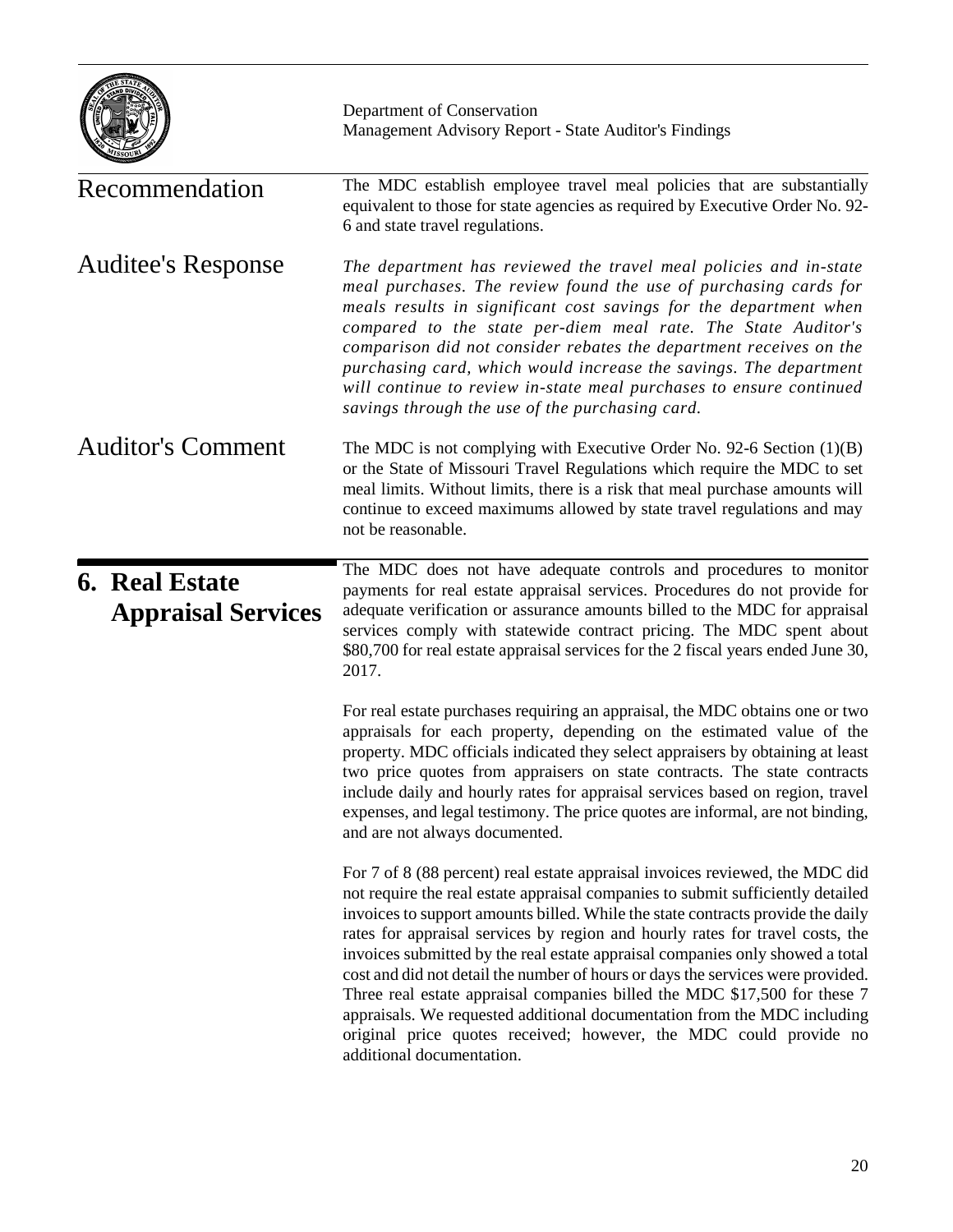|                           | Department of Conservation<br>Management Advisory Report - State Auditor's Findings                                                                                                                                                                                            |  |  |  |
|---------------------------|--------------------------------------------------------------------------------------------------------------------------------------------------------------------------------------------------------------------------------------------------------------------------------|--|--|--|
|                           | Without adequately monitoring invoices and bills received from real estate<br>appraisal companies, including obtaining sufficiently detailed invoices, the<br>MDC lacks assurance amounts paid to appraisers are proper and comply with<br>state contract pricing.             |  |  |  |
| Recommendation            | The MDC establish procedures to monitor real estate appraisal invoices for<br>compliance with state contract rates and require appraisers to submit<br>sufficiently detailed invoices of services provided, including number of days<br>and/or hours worked and rates charged. |  |  |  |
| <b>Auditee's Response</b> | In January 2018, MDC implemented a practice of requiring<br>appraisers to provide detailed invoices.                                                                                                                                                                           |  |  |  |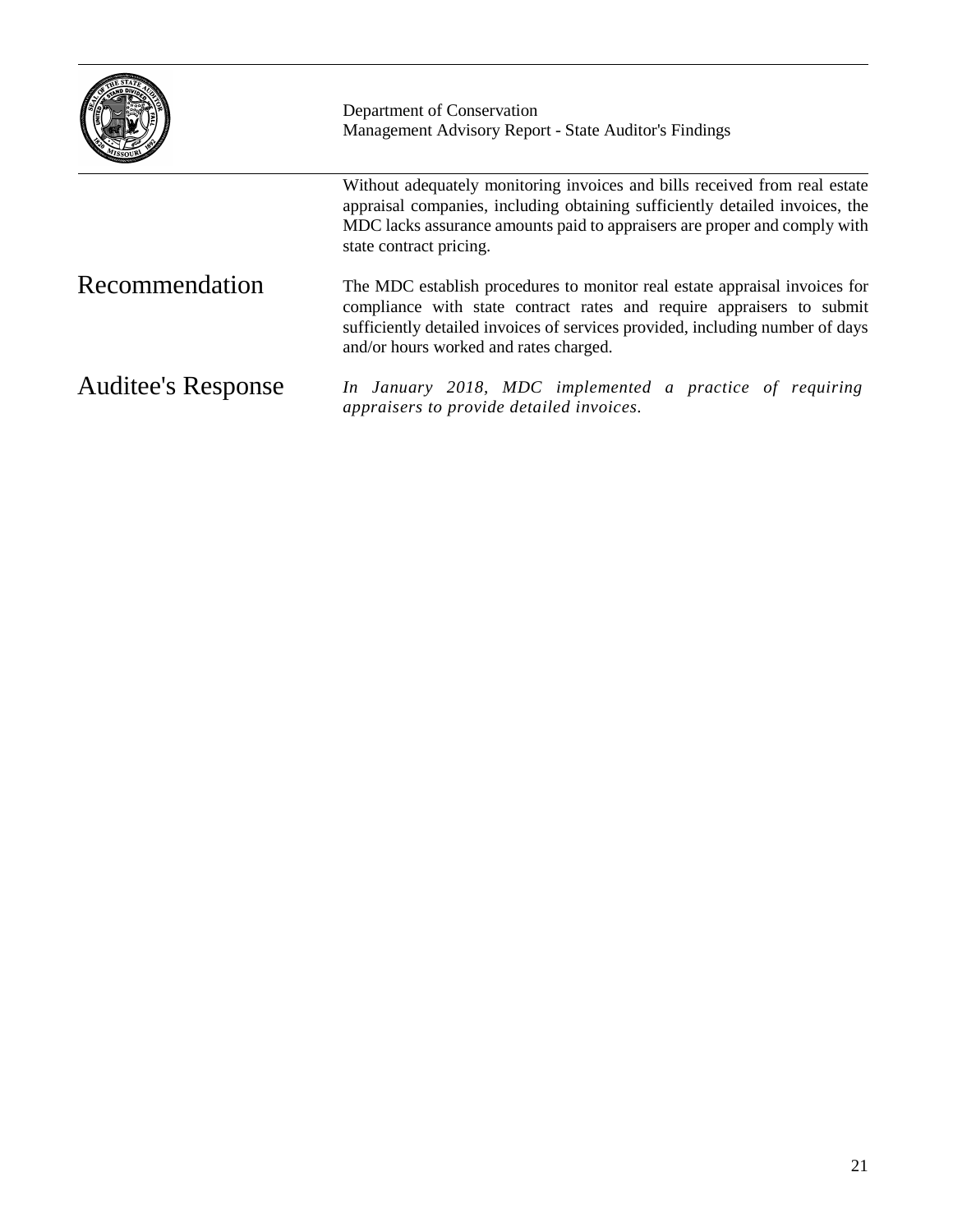#### $int_0^x$ Organization and Statistical Information Organization and Statistical InformationDepartment of Conservation

The Department of Conservation is constitutionally created pursuant to Article IV, Sections 40(a) and 46. The general functions of the department are to control, manage, restore, conserve, and regulate all bird, fish, game, forestry, and wildlife resources of the state. At June 30, 2017, the department owned 808,946 acres and leased or managed another 204,362 acres of land in the state.

The department is headed by a four-member bipartisan commission, appointed by the Governor with the advice and consent of the Senate. Commissioners serve without compensation for staggered 6-year terms.

Commission Members at Commissioner Term Expires James T. Blair,  $IV^1$  July 1, 2017 Marilynn J. Bradford July 1, 2019 David W. Murphy July 1, 2019 Don C. Bedell July 1, 2021

<sup>1</sup>This position is vacant as of May 18, 2018.

The Commission appoints a director who serves as the administrative officer of the Department of Conservation. The director appoints other employees and is assisted by 3 deputy directors with programs carried out by the divisions of fisheries, forestry, wildlife, protection, private land services, resource science, outreach and education, design and development, administrative services, and human resources.

Robert L. Ziehmer served as Director from November 2009 to July 15, 2016. Sara Parker Pauley was appointed Director effective November 1, 2016. At June 30, 2017, the department had 1,395 salaried employees and 517 hourly employees.

June 30, 2017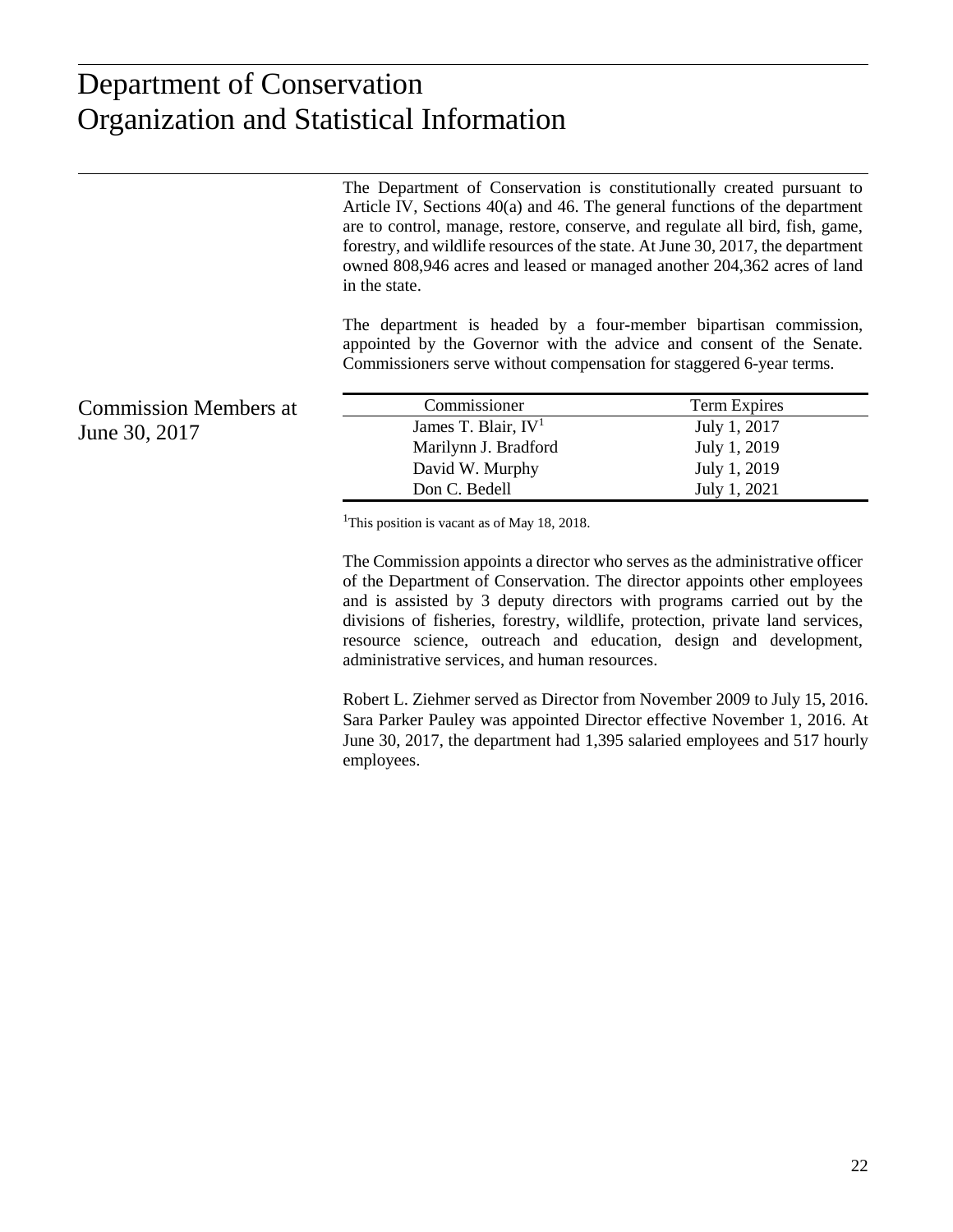#### Appendix A

#### Missouri Department of Conservation

Conservation Commission Fund

Comparative Statement of Receipts, Disbursements, and Changes in Cash and Investments

|                                                   | Year Ended June 30, |                |  |  |
|---------------------------------------------------|---------------------|----------------|--|--|
|                                                   | 2017                | 2016           |  |  |
|                                                   |                     |                |  |  |
| Receipts                                          | \$<br>192,354,605   | 189,189,411    |  |  |
| <b>Disbursements</b>                              | 178,024,957         | 172,058,665    |  |  |
| Receipts Over (Under) Disbursements               | 14,329,648          | 17,130,746     |  |  |
| Transfers In                                      | 0                   | 2,119          |  |  |
| Transfers Out <sup>2</sup>                        | (16,046,919)        | (15, 555, 976) |  |  |
| Receipts Over (Under) Disbursements and Transfers | (1,717,271)         | 1,576,889      |  |  |
| Cash and Investments, July 1                      | 68,725,856          | 67,148,967     |  |  |
| Cash and Investments, June 30                     | \$<br>67,008,585    | 68,725,856     |  |  |

 $^{\rm 1}$  Transfers In include corrections to the Conservation Commission Fund balance.

 $2$  Transfers Out generally include payments for employee fringe benefits, workers' compensation, and reimbursements for settlement payments originally paid out of the Legal Expense Fund.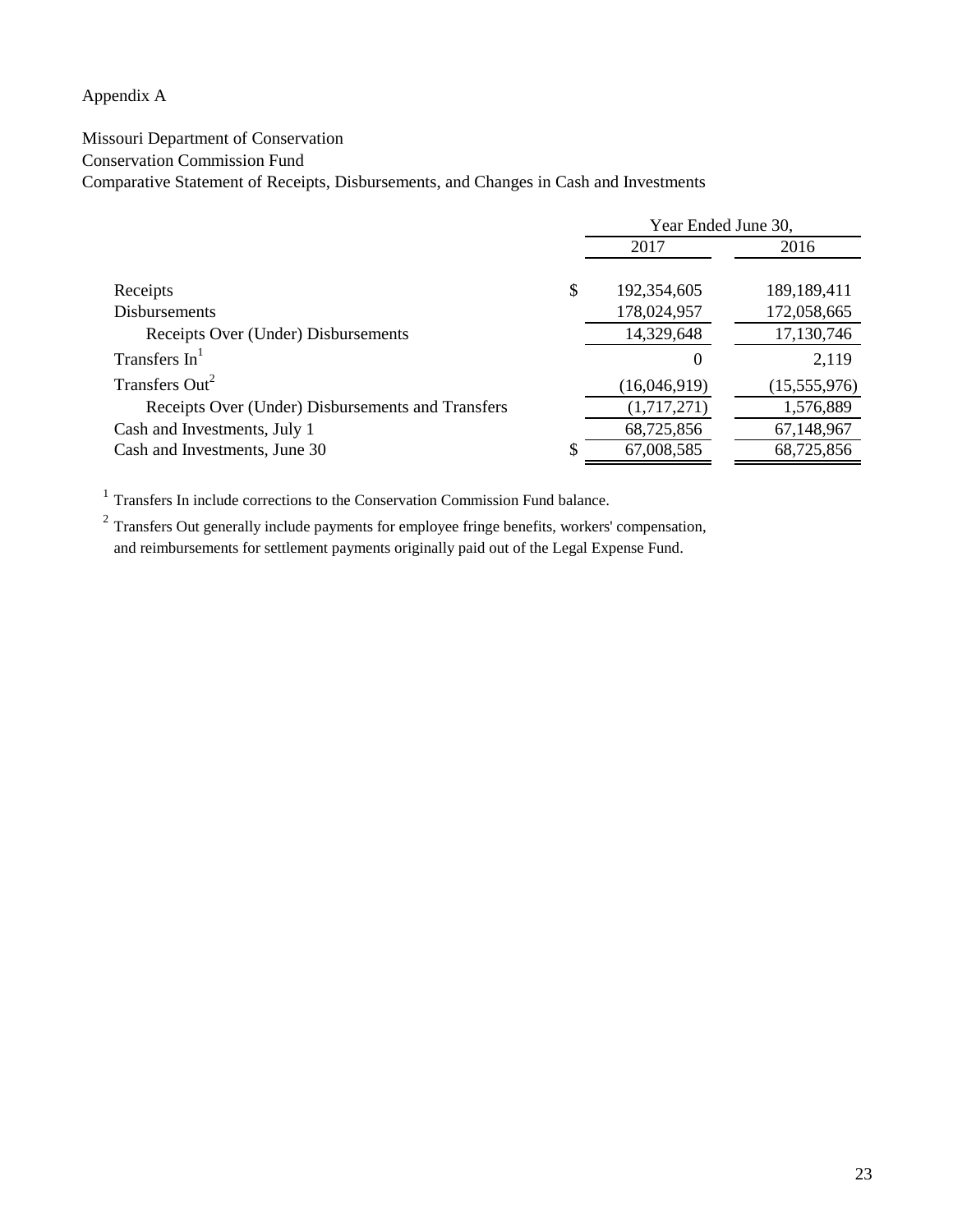#### Appendix B

#### Missouri Department of Conservation

Comparative Statement of Appropriations and Expenditures

|                                                           | Year Ended June 30, |            |              |                 |               |              |                 |  |
|-----------------------------------------------------------|---------------------|------------|--------------|-----------------|---------------|--------------|-----------------|--|
|                                                           | 2017                |            |              | 2016            |               |              |                 |  |
|                                                           | Appropriation       |            |              | Lapsed          | Appropriation |              | Lapsed          |  |
|                                                           |                     | Authority  | Expenditures | <b>Balances</b> | Authority     | Expenditures | <b>Balances</b> |  |
| <b>CONSERVATION COMMISSION FUND</b>                       |                     |            |              |                 |               |              |                 |  |
| For stream access acquisition and development; lake site  |                     |            |              |                 |               |              |                 |  |
| acquisition and development; financial assistance to      |                     |            |              |                 |               |              |                 |  |
| other public agencies or in partnership with other        |                     |            |              |                 |               |              |                 |  |
| public agencies; land acquisition for upland wildlife,    |                     |            |              |                 |               |              |                 |  |
| state forests, wetlands, and natural areas and            |                     |            |              |                 |               |              |                 |  |
| additions to existing areas; for major improvements       |                     |            |              |                 |               |              |                 |  |
| and repairs (including materials, supplies, and labor) to |                     |            |              |                 |               |              |                 |  |
| buildings, roads, hatcheries, and other departmental      |                     |            |              |                 |               |              |                 |  |
| structures; and for soil conservation activities and      |                     |            |              |                 |               |              |                 |  |
| erosion control on department land                        | \$                  | 13,038,991 | 13,038,761   | 230             | $\mathbf{0}$  | $\Omega$     | $\overline{0}$  |  |
| Department of Revenue - Personal Service                  |                     | 577,397    | 513,248      | 64,149          | 566,076       | 563,366      | 2,710           |  |
| Department of Revenue - Expense and Equipment             |                     | 8,277      | 2,131        | 6,146           | 8,277         | 4,621        | 3,656           |  |
| State Auditor - Personal Service                          |                     | 45,743     | 45,705       | 38              | 44,846        | 44,846       | $\Omega$        |  |
| State Auditor - Expense and Equipment                     |                     | 2,611      | 2,609        | 2               | 2,611         | 2,608        | 3               |  |
| Reimbursing the Division of Employment Security           |                     |            |              |                 |               |              |                 |  |
| benefit account for claims paid to former state           |                     |            |              |                 |               |              |                 |  |
| employees for unemployment insurance coverage             |                     |            |              |                 |               |              |                 |  |
| and for related professional services                     |                     | 134,264    | 83,233       | 51,031          | 134,264       | 69,423       | 64,841          |  |
| Office of Administration Information Technology           |                     |            |              |                 |               |              |                 |  |
| Services Division - Expense and Equipment                 |                     | 33,198     | 26,559       | 6,639           | 33,198        | 33,198       | $\Omega$        |  |
| <b>Workers' Compensation - Tax Payments</b>               |                     | 71,744     | 71,744       | $\Omega$        | 73,000        | 72,992       | 8               |  |
| Workers' Compensation - Benefits                          |                     | 1,200,000  | 858,023      | 341,977         | 1,200,000     | 735,708      | 464,292         |  |
| Department of Revenue - Postage                           |                     | 1,343      | 1,343        | $\theta$        | 1,343         | 1,343        | $\theta$        |  |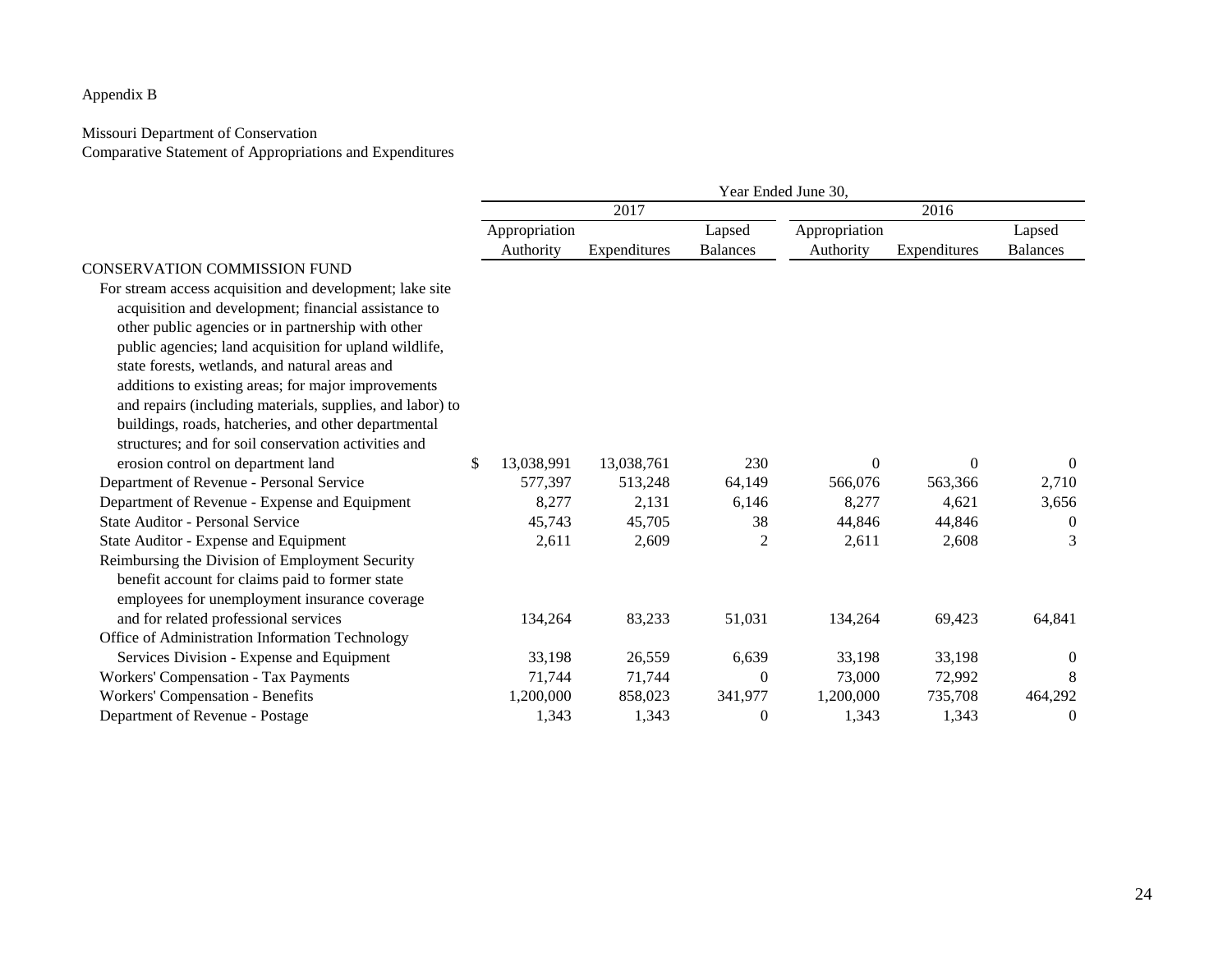#### Appendix B

#### Missouri Department of Conservation Comparative Statement of Appropriations and Expenditures

|                                                                                                                                                                                                                                                                                                                                                                                                                                                                                                                                                              | Year Ended June 30, |              |                 |               |              |                  |  |
|--------------------------------------------------------------------------------------------------------------------------------------------------------------------------------------------------------------------------------------------------------------------------------------------------------------------------------------------------------------------------------------------------------------------------------------------------------------------------------------------------------------------------------------------------------------|---------------------|--------------|-----------------|---------------|--------------|------------------|--|
|                                                                                                                                                                                                                                                                                                                                                                                                                                                                                                                                                              |                     | 2017         |                 | 2016          |              |                  |  |
|                                                                                                                                                                                                                                                                                                                                                                                                                                                                                                                                                              | Appropriation       |              | Lapsed          | Appropriation |              | Lapsed           |  |
|                                                                                                                                                                                                                                                                                                                                                                                                                                                                                                                                                              | Authority           | Expenditures | <b>Balances</b> | Authority     | Expenditures | <b>Balances</b>  |  |
| For stream access acquisition and development; lake site<br>acquisition and development; financial assistance to<br>other public agencies or in partnership with other<br>public agencies; land acquisition for upland wildlife,<br>state forests, wetlands, and natural areas and<br>additions to existing areas; for major improvements<br>and repairs (including materials, supplies, and labor) to<br>buildings, roads, hatcheries, and other departmental<br>structures; and for soil conservation activities and<br>erosion control on department land | 5,367,999           | 5,367,998    | 1               | 13,919,785    | 13,919,785   | $\boldsymbol{0}$ |  |
| For stream access acquisition and development; lake site<br>acquisition and development; financial assistance to<br>other public agencies or in partnership with other<br>public agencies; land acquisition for upland wildlife,<br>state forests, wetlands, and natural areas and<br>additions to existing areas; for major improvements<br>and repairs (including materials, supplies, and labor) to<br>buildings, roads, hatcheries, and other departmental<br>structures; and for soil conservation activities and                                       |                     |              |                 |               |              |                  |  |
| erosion control on department land                                                                                                                                                                                                                                                                                                                                                                                                                                                                                                                           | 15,277,783          | 15,277,782   | 1               | 12,327,114    | 12,327,113   | 1                |  |
| Office of Director - Personal Service                                                                                                                                                                                                                                                                                                                                                                                                                                                                                                                        | 4,779,587           | 4,573,557    | 206,030         | 4,575,866     | 4,375,380    | 200,486          |  |
| Office of Director - Expense and Equipment                                                                                                                                                                                                                                                                                                                                                                                                                                                                                                                   | 13,532,988          | 11,678,766   | 1,854,222       | 11,739,113    | 11,734,721   | 4,392            |  |
| <b>Administrative Services Division - Personal Service</b>                                                                                                                                                                                                                                                                                                                                                                                                                                                                                                   | 4,573,326           | 4,064,719    | 508,607         | 4,388,652     | 3,993,825    | 394,827          |  |
| Administrative Services Division -                                                                                                                                                                                                                                                                                                                                                                                                                                                                                                                           |                     |              |                 |               |              |                  |  |
| <b>Expense and Equipment</b>                                                                                                                                                                                                                                                                                                                                                                                                                                                                                                                                 | 18,591,077          | 16,864,842   | 1,726,235       | 18,481,564    | 18,462,697   | 18,867           |  |
| Design and Development Division - Personal Service                                                                                                                                                                                                                                                                                                                                                                                                                                                                                                           | 7,852,845           | 7,038,616    | 814,229         | 7,148,865     | 6,721,408    | 427,457          |  |
| Design and Development Division -                                                                                                                                                                                                                                                                                                                                                                                                                                                                                                                            |                     |              |                 |               |              |                  |  |
| <b>Expense and Equipment</b>                                                                                                                                                                                                                                                                                                                                                                                                                                                                                                                                 | 2,421,911           | 2,193,273    | 228,638         | 2,971,911     | 2,742,726    | 229,185          |  |
| Fisheries Division - Personal Service                                                                                                                                                                                                                                                                                                                                                                                                                                                                                                                        | 7,535,766           | 7,125,112    | 410,654         | 7,088,005     | 6,920,128    | 167,877          |  |
| Fisheries Division - Expense and Equipment                                                                                                                                                                                                                                                                                                                                                                                                                                                                                                                   | 3,992,035           | 3,910,556    | 81,479          | 4,087,035     | 4,008,674    | 78,361           |  |
| Forestry Division - Personal Service                                                                                                                                                                                                                                                                                                                                                                                                                                                                                                                         | 9,404,052           | 8,867,580    | 536,472         | 8,899,658     | 8,466,099    | 433,559          |  |
| Forestry Division - Expense and Equipment                                                                                                                                                                                                                                                                                                                                                                                                                                                                                                                    | 5,833,605           | 5,503,443    | 330,162         | 5,721,105     | 5,569,559    | 151,546          |  |
| Human Resources Division - Personal Service                                                                                                                                                                                                                                                                                                                                                                                                                                                                                                                  | 13,475,401          | 12,077,316   | 1,398,085       | 13,706,744    | 12,424,169   | 1,282,575        |  |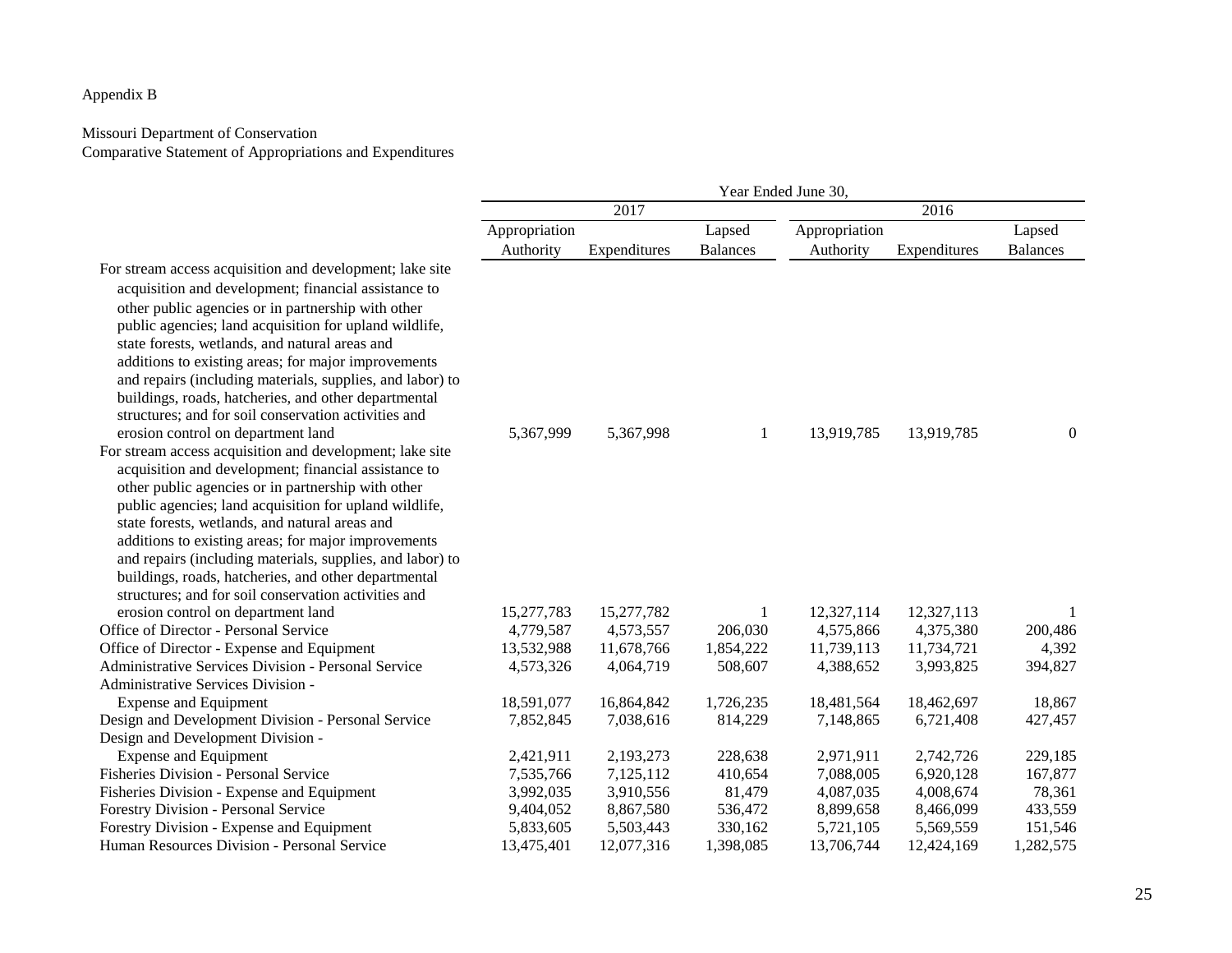#### Appendix B

#### Missouri Department of Conservation

Comparative Statement of Appropriations and Expenditures

|                                                        | Year Ended June 30, |              |                 |               |              |                 |
|--------------------------------------------------------|---------------------|--------------|-----------------|---------------|--------------|-----------------|
|                                                        |                     | 2017         |                 | 2016          |              |                 |
|                                                        | Appropriation       |              | Lapsed          | Appropriation |              | Lapsed          |
|                                                        | Authority           | Expenditures | <b>Balances</b> | Authority     | Expenditures | <b>Balances</b> |
| Human Resources Division - Expense and Equipment       | 1,111,456           | 1,078,067    | 33,389          | 1,051,456     | 1,049,724    | 1,732           |
| Outreach and Education Division - Personal Service     | 7,680,906           | 7,299,608    | 381,298         | 7,189,340     | 7,073,808    | 115,532         |
| Outreach and Education Division -                      |                     |              |                 |               |              |                 |
| <b>Expense and Equipment</b>                           | 7,055,933           | 6,475,389    | 580,544         | 7,055,933     | 6,784,962    | 270,971         |
| Private Land Services Division - Personal Service      | 3,839,130           | 3,837,782    | 1,348           | 3,734,443     | 3,563,449    | 170,994         |
| Private Land Services Division - Expense and Equipment | 4,463,877           | 4,298,206    | 165,671         | 4,100,752     | 4,100,751    |                 |
| Protection Division - Personal Service                 | 10,694,600          | 9,929,626    | 764,974         | 10,141,680    | 9,816,776    | 324,904         |
| Protection Division - Expense and Equipment            | 1,544,228           | 1,514,192    | 30,036          | 1,556,728     | 1,553,293    | 3,435           |
| Resource Science Division - Personal Service           | 5,912,012           | 5,297,637    | 614,375         | 5,501,491     | 5,185,315    | 316,176         |
| Resource Science Division - Expense and Equipment      | 2,909,337           | 2,255,242    | 654,095         | 2,715,555     | 2,570,541    | 145,014         |
| Wildlife Division - Personal Service                   | 9,231,951           | 8,905,046    | 326,905         | 8,945,048     | 8,755,989    | 189,059         |
| Wildlife Division - Expense and Equipment              | 8,263,848           | 7,955,091    | 308,757         | 8,704,808     | 8,420,333    | 284,475         |
| <b>Total Conservation Commission Fund</b>              | 190,459,221         | 178,032,802  | 12,426,419      | 177,816,266   | 172,069,330  | 5,746,936       |
| Total All Funds                                        | 190,459,221         | 178,032,802  | 12,426,419      | 177,816,266   | 172,069,330  | 5,746,936       |